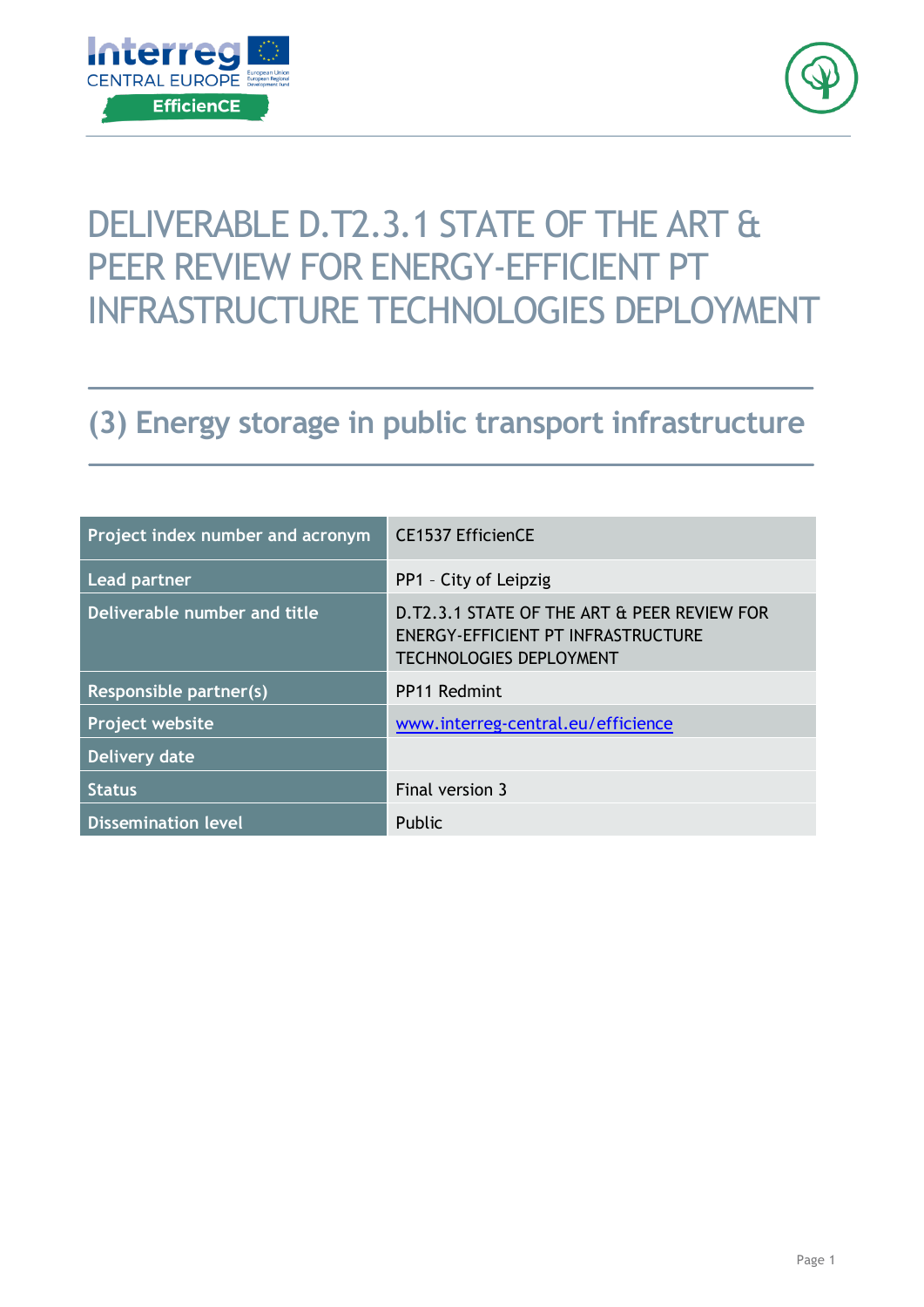



## **Document history of revisions**

| <b>Version</b> | Date       | Partner              | <b>Name</b>        | Action                                  |
|----------------|------------|----------------------|--------------------|-----------------------------------------|
| template       | 17.11.2020 | PP11 Redmint         | Gabriele Grea      | Structure and brief content description |
| 1              | 16.02.2021 | PP11 Redmint         | Anja Seyfert       | contents                                |
| 2.1            | 11.03.2021 | PP11 Redmint         | Anja Seyfert       | contents                                |
| 2.2            | 15.10.2021 | PP11 Redmint         | Anja Seyfert       | contents                                |
| 2.3            | 01.12.2021 | PP11 Redmint         | Anja Seyfert       | contents                                |
| 3              | 15.12.2021 | PP11 Redmint         | Gabriele Grea      | Contents and finalisation               |
|                | 15.12.2021 | Rupprecht<br>Consult | Marlene<br>Damerau | Review, final                           |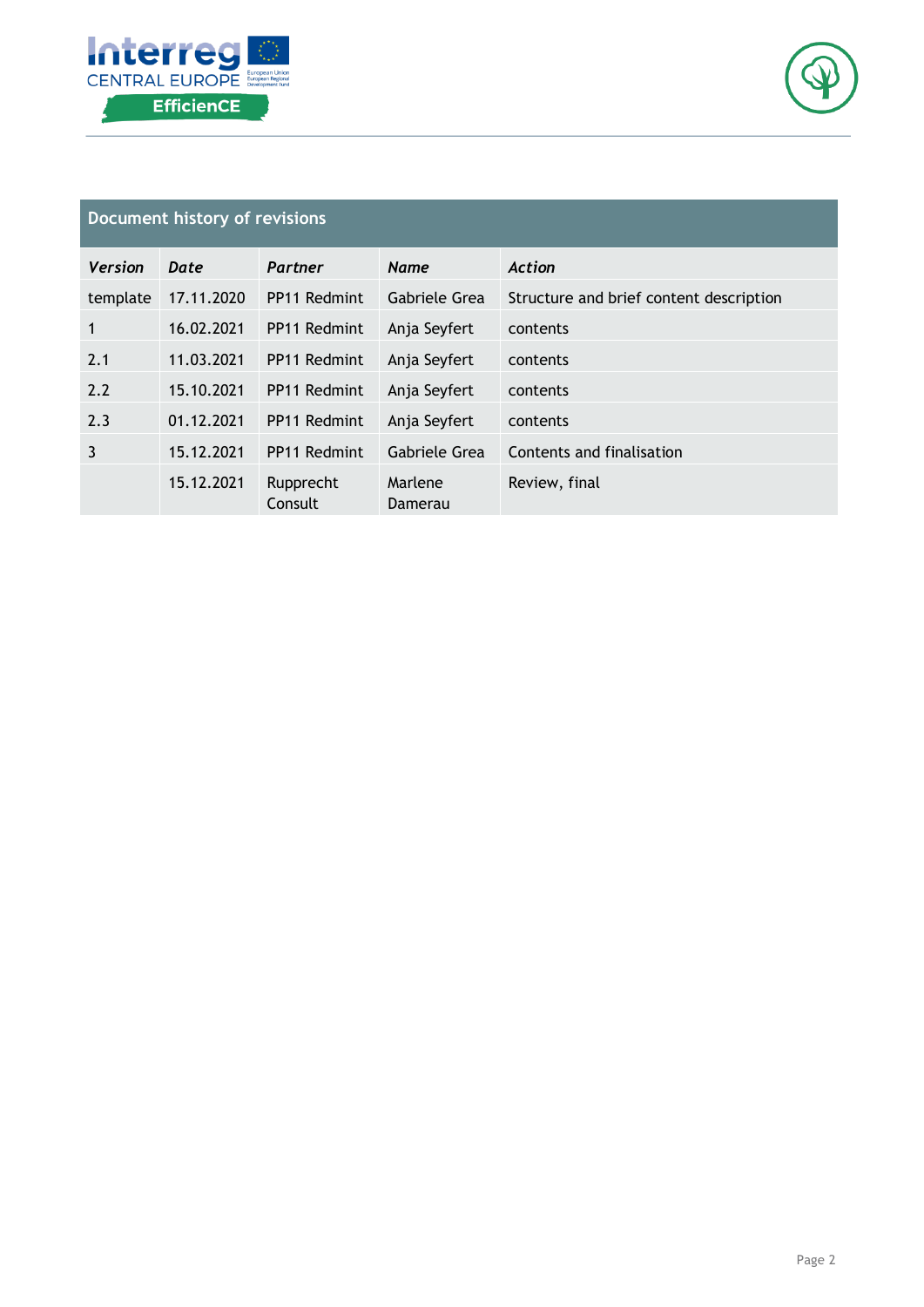



## **Contents**

| 1. Functionalities for energy storage in public transport infrastructure 5 |
|----------------------------------------------------------------------------|
|                                                                            |
| 1.2. System operation (e.g. grids for trolley buses, metros, trams)  5     |
|                                                                            |
|                                                                            |
|                                                                            |
|                                                                            |
|                                                                            |
|                                                                            |
|                                                                            |
|                                                                            |
| 3.2. Energy storage applications in PT infrastucture around the world 14   |
| 4. Identification of use cases for the transnational handbook  16          |
|                                                                            |
|                                                                            |
|                                                                            |
|                                                                            |
|                                                                            |
|                                                                            |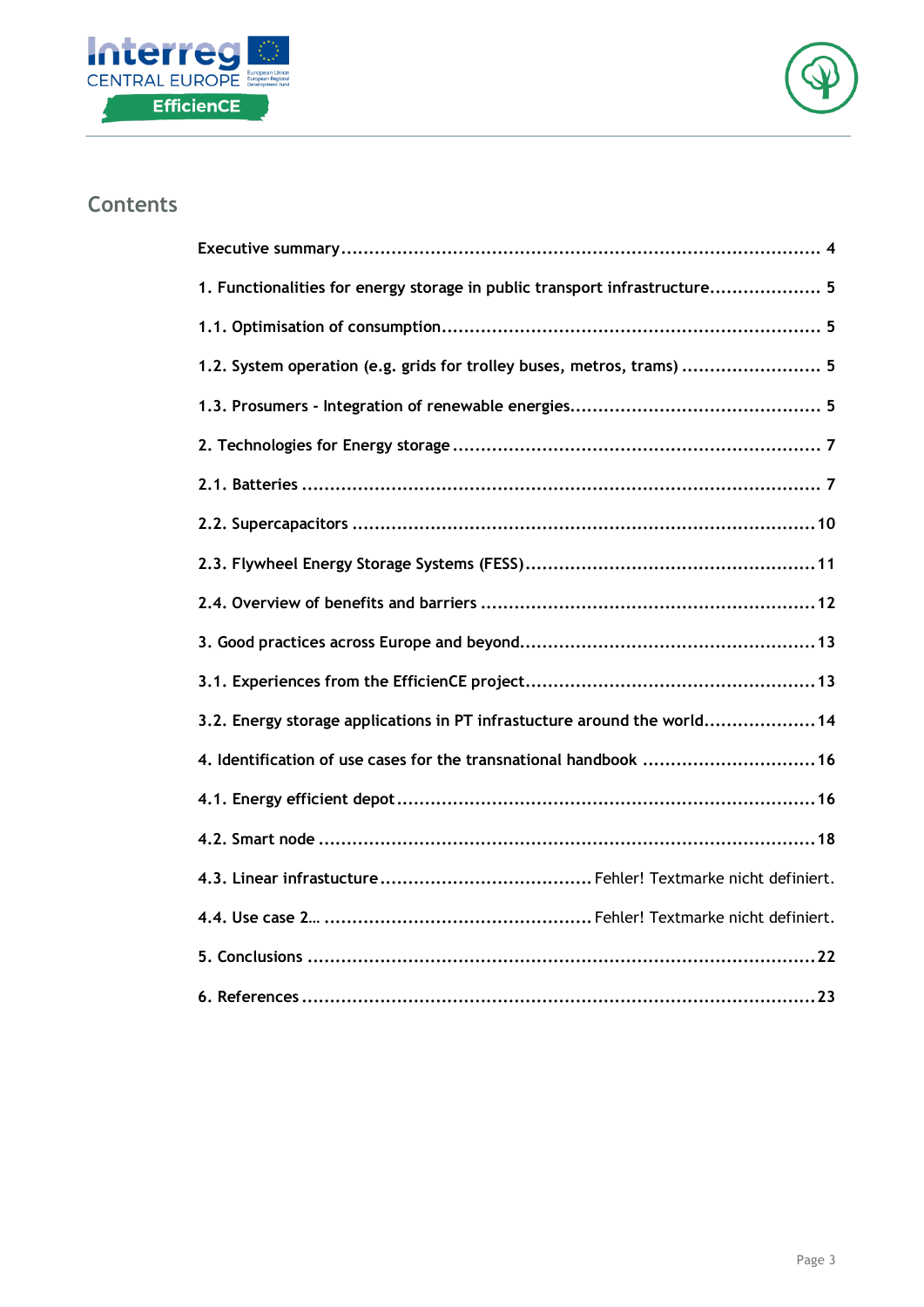



## <span id="page-3-0"></span>**Executive summary**

The European Union is focusing on accelerating decarbonisation of the transport sector based on renewable energy sources. Electric Vehicles (EVs), Fuel Cell Electric Vehicles (FCEVs). and energy storage can greatly foster this effort and at the same time foster also cost efficiency and grid stabilization for public transport infrastructure.

The role of public transport infrastructure strongly depends on its ability to foster the efficient use of electricity in the networks, as well as to enable the integration of Renewable Energy Sources (RES).In this process, storage technologies play a very important role, with applications in depots, stations and stops, and along the lines which form transport networks.

The present report analysis the main relevant technologies for energy storage that can be applied to public transport infrastructure, identifying their potential and challenges, and proposes a review of geed practices for their concrete allocation.

The state of the art study is completed by the identification of three use cases, which represent the basis for the development of the Transnational handbook for energy-efficient PT infrastructure Technologies deployment dedicated to energy storage (D.T2.3.2).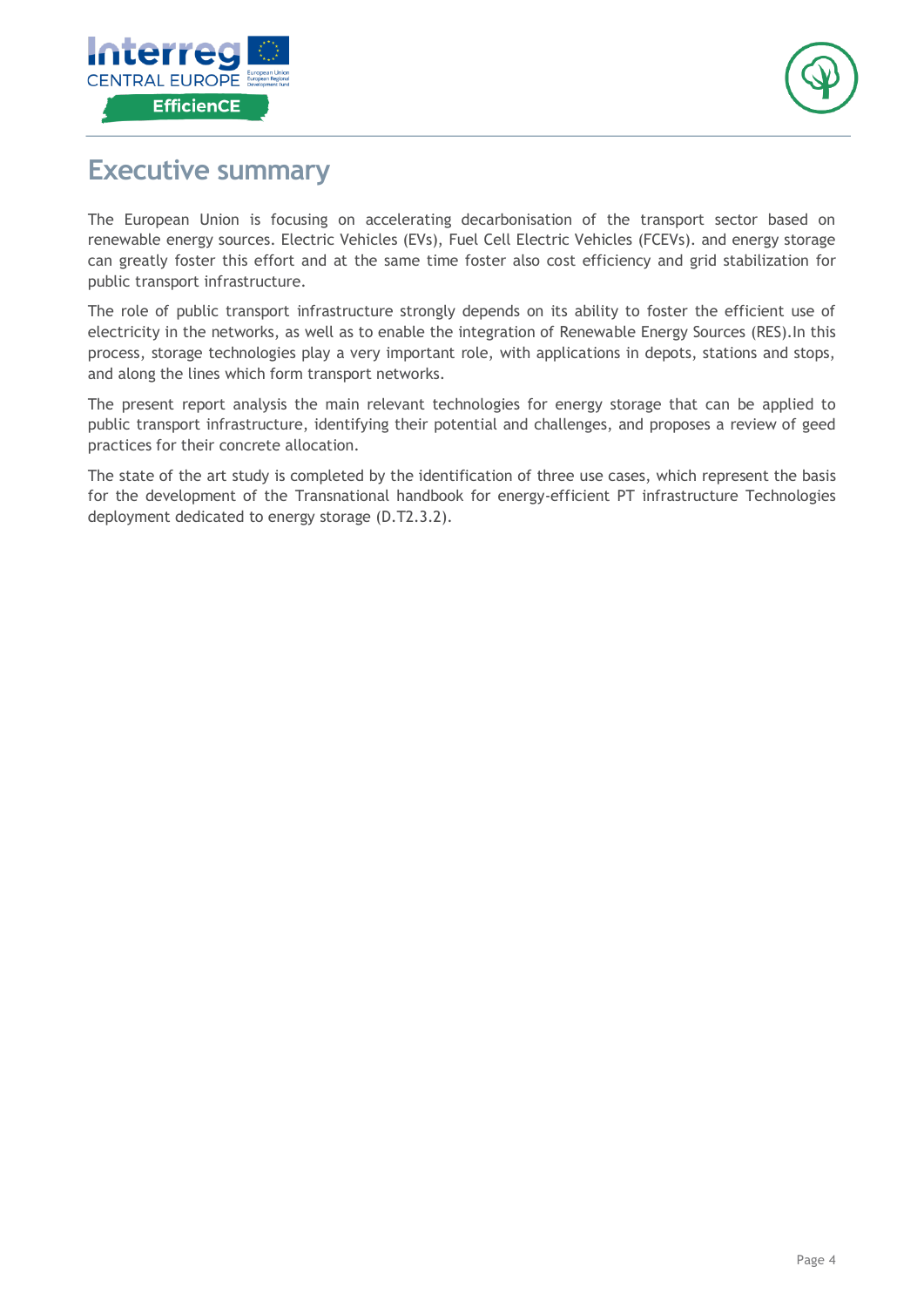



## <span id="page-4-0"></span>**1. Functionalities for energy storage in public transport infrastructure**

The presence of electrified vehicles and infrastructure in public transport represents an important opportunity for the decarbonization process in transport, and at t he same time sets relevant technical challenges related to the stability of the grid, in particular in presence of growing shares of RES to be integrated and exploited.

<span id="page-4-1"></span>Energy storage can have a variety of functionalities in public transport infrastructure depending on the respective frame conditions and needs.

## **1.1. Optimisation of consumption**

Energy storage technologies provide different possibilities in order to optimise the consumption. Power purchase can be optimized to minimize demand charges by buffering needs between peak hours and low demand times for example in depots and stations or for charging infrastructure.

Another possibility is the better integration of renewable energies to maximise the own consumption, for example from PV power plants or to improve the energy efficiency by recovering and re-using breaking energy of vehicles.

With the integration of renewable or breaking energy as well as fast charging stations, power quality becomes even more important, and storage technologies can provide grid stability for short-duration power loss or variations in frequency and voltage.

<span id="page-4-2"></span>Depending on the location (depot, station, onboard etc.), the voltage, energy and time for the storing, different technologies are suitable.

## **1.2. System operation (e.g. grids for trolley buses, metros, trams)**

Energy grids for public transport have to deal with high power demands for acceleration, and in case of collecting breaking energy also with high supply at different times. Energy storage systems can provide ancillary services to the grid:

- primary response to stabilise frequency and voltage changes in the network
- secondary response to correct imbalances between load and generation
- peaker replacement to ensure sufficient generation capacity during peak demand periods

Storage systems with low reaction times connected to the grid improve grid stability and can be installed either directly onboard of vehicles to balance the demand and supply towards the grids or stationary as way side storage or in stations or substations.

<span id="page-4-3"></span>Ancillary services, especially peaker replacement can ensure sufficient generation capacity during peak demand periods and can therefore postpone or avoid network infrastructure upgrades and related investments.

## **1.3. Prosumers - Integration of renewable energies**

Many public transport providers invest in photovoltaic or other technologies to use renewable energy sources in order to lower CO2 emissions and energy related costs by increasing the share of renewables.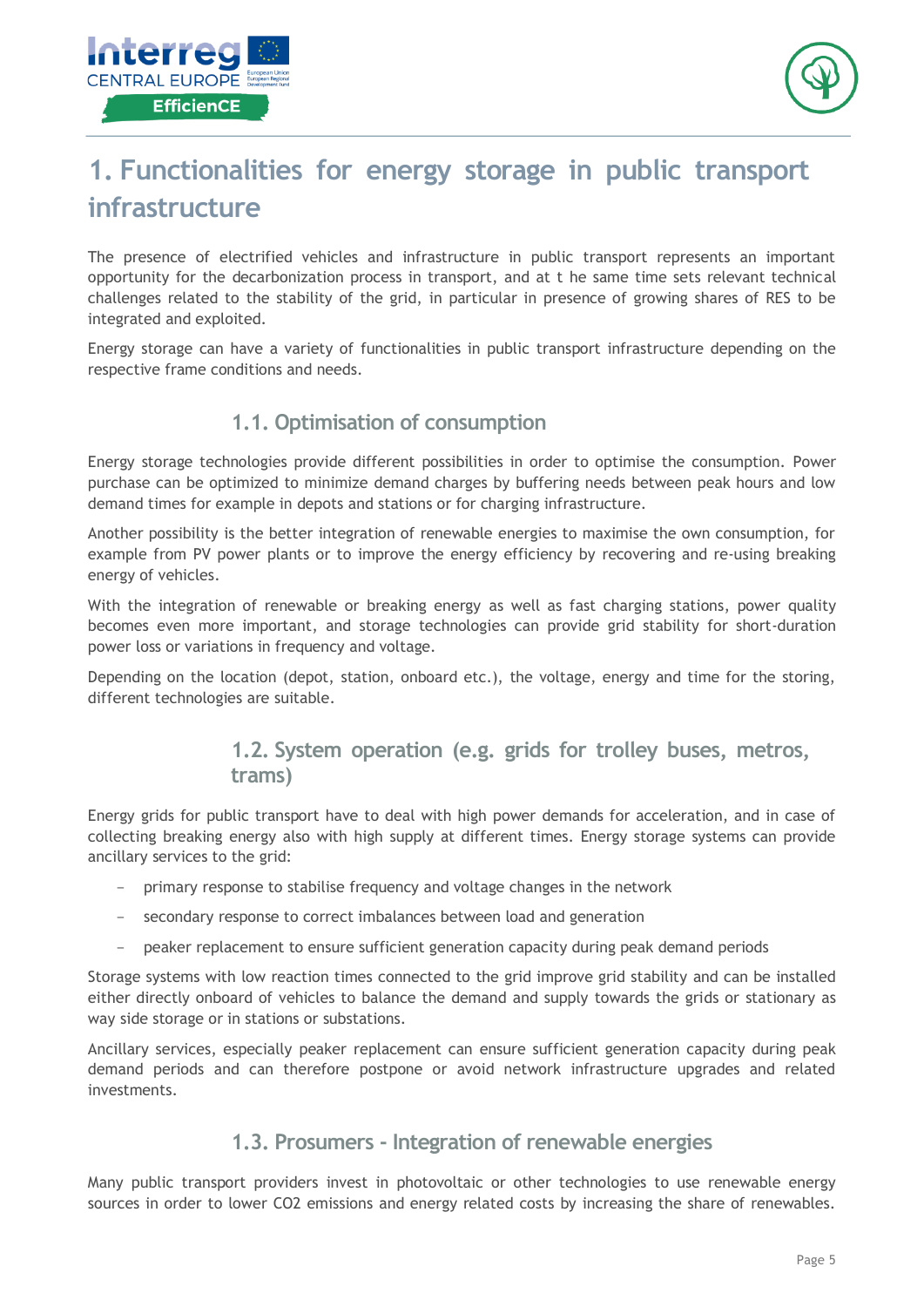



Big roofs of depots or stations/stops are convenient to be used for photovoltaic, but the time of energy generation does not necessarily match the demand. Since the status as prosumer feeding energy into the general grid is not as convenient as self-consumption, energy storage technologies can better integrate and maximise the share of renewables used. In any case consumption profiles should be analysed in detail and compared with possible generation to estimate the needed storage capacity as well as the storage type.

Depending on the cost of the storage and proposed energy/cost savings it might be necessary to include other options as providing charging infrastructure also to external parties.

As prosumer with available storage capacities also energy arbitrage is possible, and therefore gain from low-price energy purchases which can be sold in high price periods.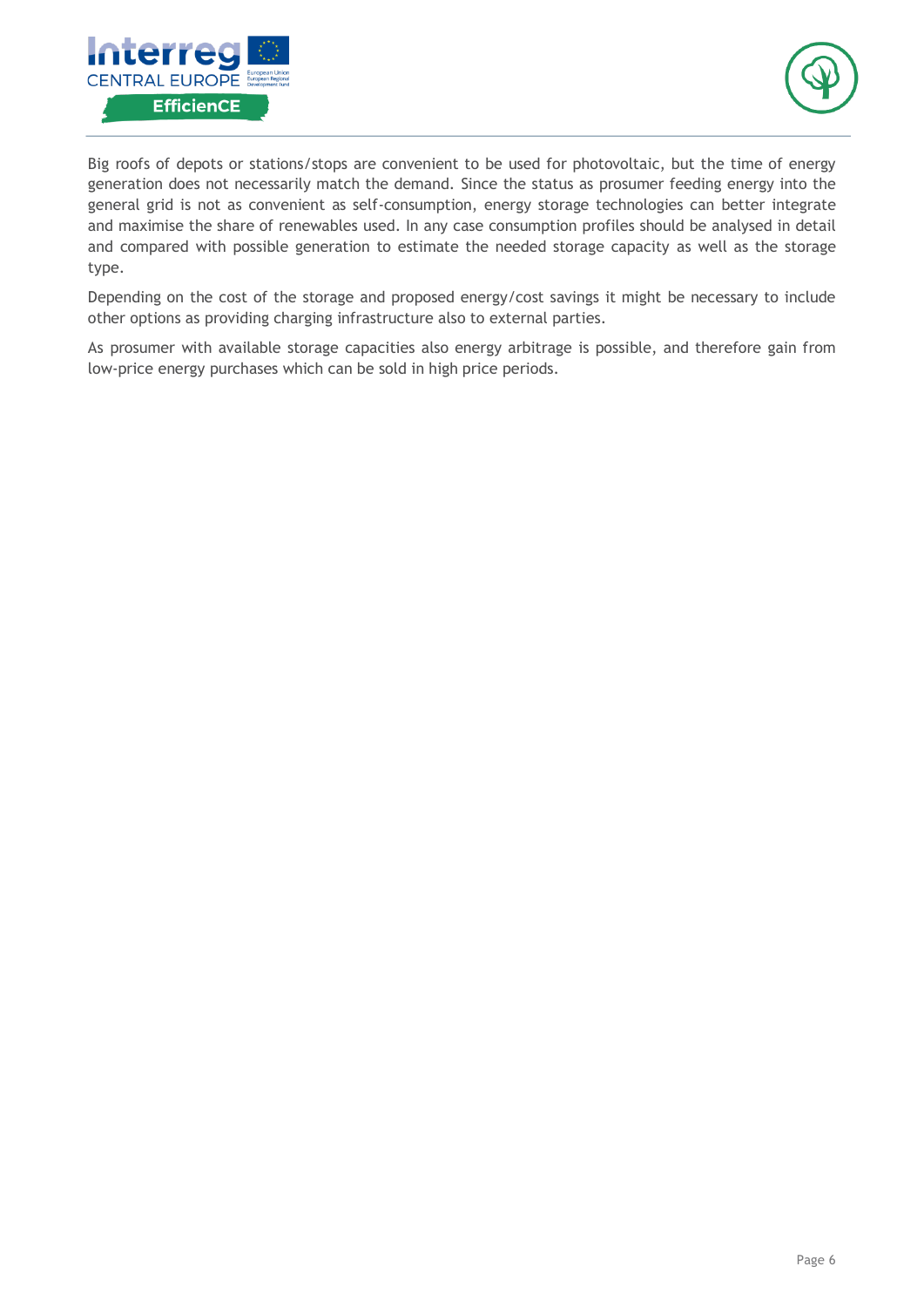



## <span id="page-6-0"></span>**2. Technologies for Energy storage**

This chapter gives an overview of the most relevant storage technologies for the use in public transport. As Figure 1 shows, suitable technologies vary depending on power capacity, energy density and discharge time.



**Figure 1: Power rating, energy capacity and discharge time of different energy storage systems for stationary and mobile transportation applications. (Haidl et al. 2019)**

## **2.1. Batteries**

<span id="page-6-1"></span>Batteries can be used either on vehicles for propulsion or other services within the vehicle (as auxiliaries, recuperation of breaking energy etc.) or as stationary storage. For stationary batteries requirements are lower for light weight and safety, they allow a wider range of battery technologies.

### **Lead-Acid**

Lead acid batteries are the oldest type of rechargeable batteries, it provides a rather low energy density and large power to weight ratio. Low costs and possible deep discharge allow lead acid batteries as applications for back-up power systems, off-grid applications but also as grid energy storage.

Recent research results state, that for stationary storage for example for the integration of PV Li-ion batteries provide reliable power supply for lower costs. (Kebede et al. 2021)

### **Vanadium Redox Flow**

Compared to Li-ion batteries Vanadium Redox Flow batteries have a longer lifetime (25 years and more) without capacity degradation but provide less energy density. Therefore, applications are larger and only stationary. Vanadium Redox Flow energy storage systems are used mainly for longer (over 10 h) energy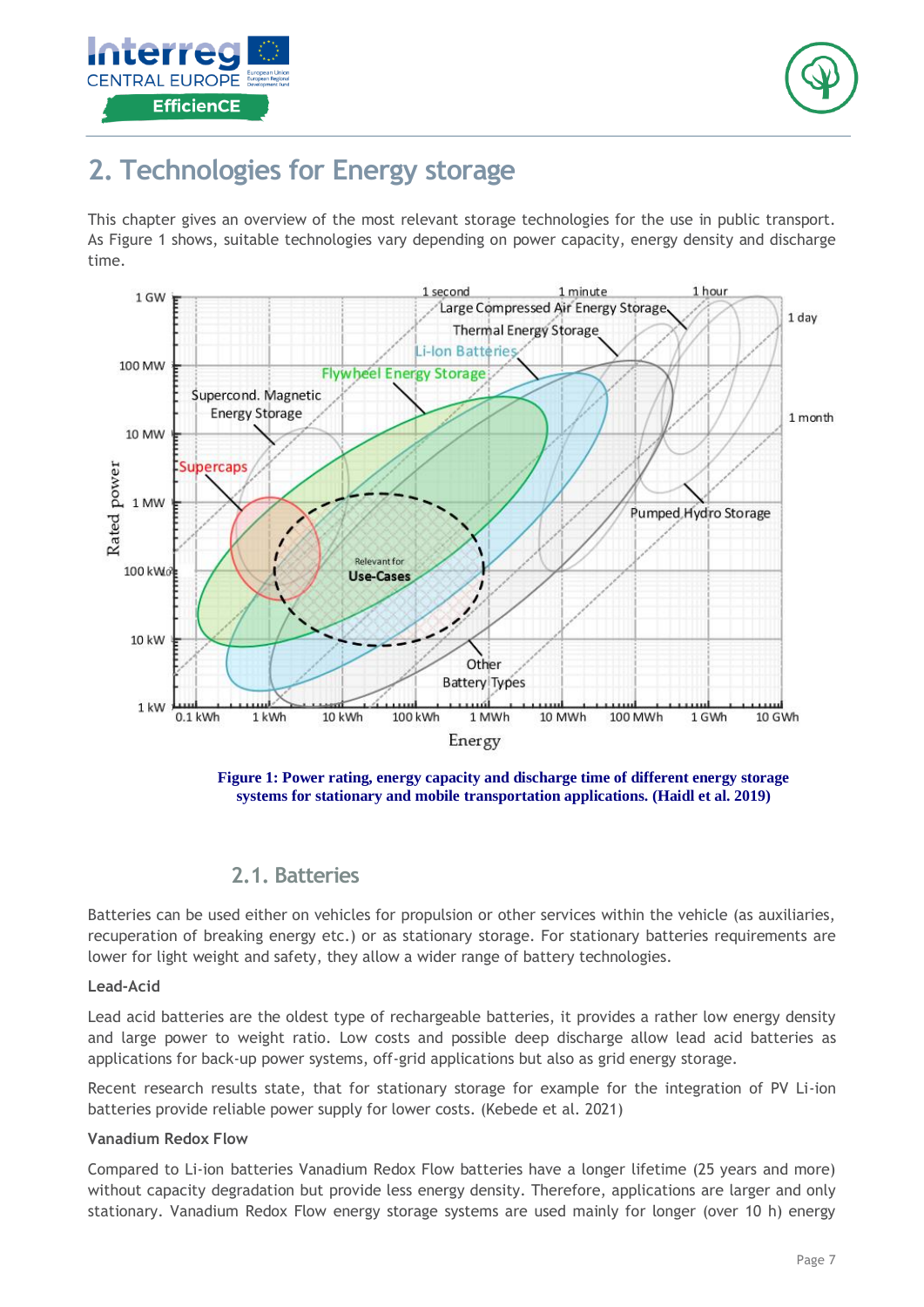



storage in big scale utility or commercial applications to facilitate the integration of renewable energies. (Rapier, 2020)

The technology is less mature as Li-ion batteries and has around the same costs. (George, 2021)

### **Lithium-ion battery**

Lithium-ion batteries allow high energy density and lower cost per energy capacity but also less power density and high costs per power capacity, for which they are used most for weight-sensitive applications requiring high energy capacities such as automotive or consumer electronics.

Available lithium-Ion batteries differ very much according to cell format and chemistry and therefore also performance, cost and safety characteristics, but still allow for the highest energy density compared to other battery types.

Disadvantages are, besides the fire hazard of the inflammable electrolytes in case of damage or incorrect charging, the rather low power density, relatively long charging times and the limited life cycles and lifetime up to 15 years, which is influenced very much by external conditions as temperature and state of charge. (Meishner et al. 2019)

Li-ion batteries have a very wide range of applications onboard and stationary:

- a) As part of propulsion systems of electric vehicles;
- b) As mobile storage in vehicle-to-grid;

c) as stationary storage to provide ancillary services for grid stability and security, integration and maximisation of self-consumption of renewable energies, recovery and reuse of breaking energy, bill management and energy arbitrage.

• Expected benefits

Due to the properties as high energy density and low self-discharge.

• Relevant investments

From 2010 Lithium-ion battery pack prices dropped from average \$1.100/kWh by 89% to \$137/kWh in 2020. For battery electric vehicles (BEV) average volume-weighted prices are around \$126/kWh, whilst cells themselves count for around four fifth of the price (\$100/kWh), one fifth of the total price is allocated to the battery pack. Lowest prices can be found for e-bus batteries in China.

A battery price survey of BNEF 2020 expects a price development of BEVs for 2030 around \$101/kWh which would allow car producers mass production of electric vehicles for prices comparable to vehicles with combustion engine. Further reductions due to different chemical compositions and further developments in the battery technology might allow further reduction down to \$58/kWh in 2030 (BloomberNEF 2020).

According to estimations li-ion batteries might be more cost-competitive than alternative solutions for most applications after 2030. (Xiaojun Li, 2021).

The technical and price development of Li-ion batteries explains the wide field of applications.

Possible technical barriers

In order avoid degradation a favourable environment/application should be chosen, considering temperature, number of charging cycles, depth of discharge, current. Furthermore, safety standards due to the fire hazard should be considered.

### **Second life batteries**

According to the global EV-outlook 2021 of the IEA the global electric vehicle stock including all transport modes (except two/three-wheelers) will increase from more than 11 million in 2020 to around 145 million vehicles in 2030, a share of 7 % of road vehicles. This development causes a significant increase lithium-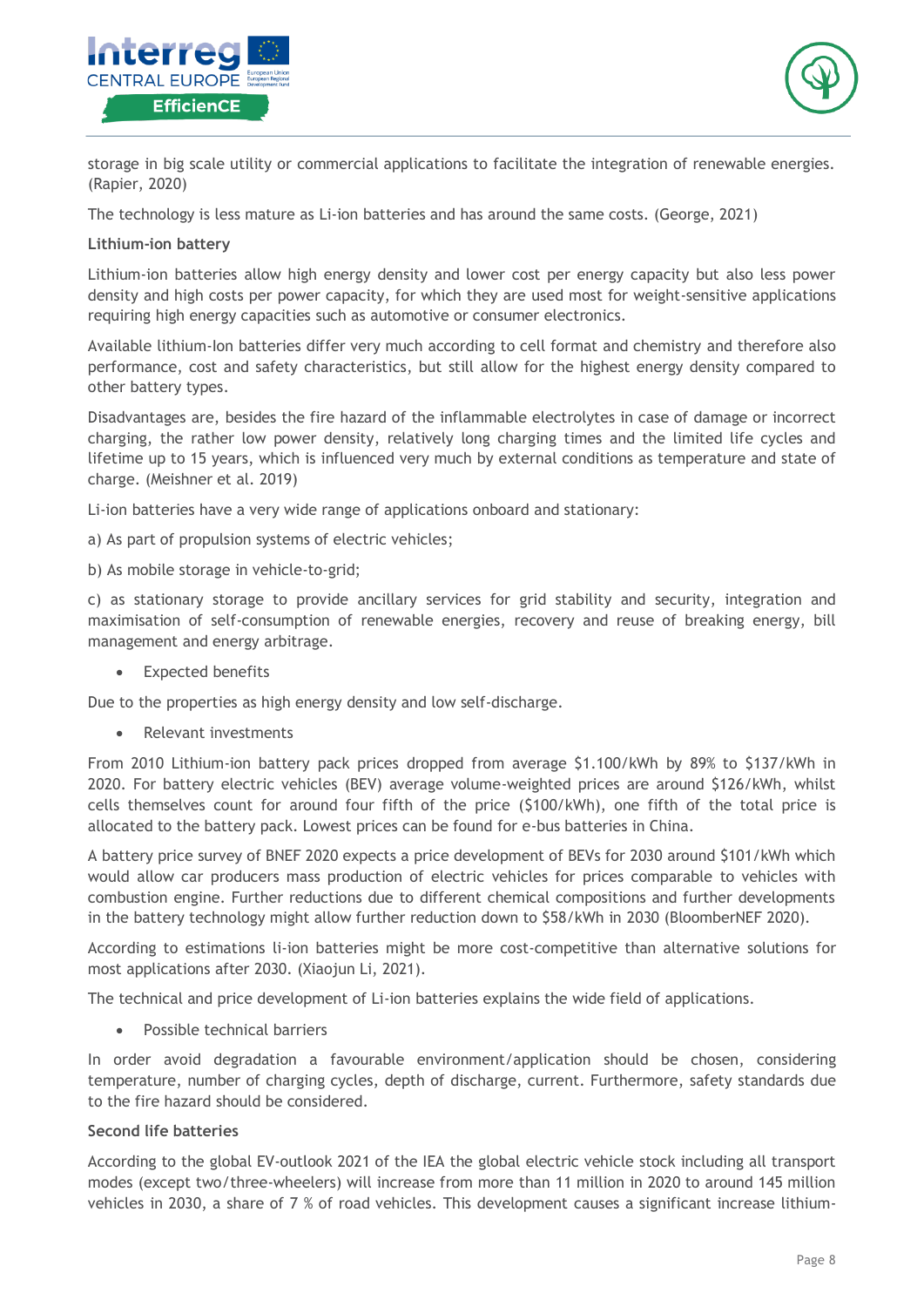



ion battery production from around 160 GWh in 2020 to 1.6 to 3.2 TWh in 2030 depending on different scenarios, of which a demand of 120 GWh is estimated for buses.

With increasing numbers of EVs, the demand for charging infrastructure grows. Second life battery storage systems can reduce peak power consumption and related costs from the grid for fast charging, enable charging in areas with grid limitations and support further services, for example the integration of renewable energies.

With dropping prices for new EVs expectations would be, that costs of used batteries are significantly lower. However, this is momentarily not the case because batteries which end their first life in vehicles, are hardly available at the market, and if rather for pilot/DIY than for standard applications due to the following reasons (Circular Energy Storage 2021/1):

- − the average battery lifetime for the first use in light duty vehicles is estimated to be 14.7 years (Circular Energy Storage 2021/2) with average warranties over 8 years, whilst e-bus batteries are assumed to reach their end-of-life after seven years (to have 80% capacity left);
- batteries which fail within the warranty time are taken back by the car producer and remanufactured or reused in other applications;
- car producers offer battery upgrades to vehicle owners and take back battery packs in very good conditions to be used in other solutions;
- batteries of vehicles which were involved in accidents are often sold by insurance companies to authorised treatment facilities which will move it to countries with cheaper repairs and high demand of electric vehicles and most likely sell it to the highest bidder.

Due to the fact that there are many different kinds of battery packs and modules in markets of different countries all over the world, prices vary much, up to \$1.000/kWh, not all of them even find buyers (Circular Energy Storage 2021/1).

Very few battery types have a global or even regional market, amongst which are the ones from Tesla Model S/X, Nissan Leaf and to some extent Mitsubishi Outlander, BMW i3 and Chevrolet Volt, with most consistent but over average prices for Tesla. Due to long warranties and good access often battery modules are harvested and sold back to the automotive market (IEA, 2021).

Therefore, the market for used batteries is not effective or liquid but changing a lot over time and geographic region and depends also on market maturity and preference. With the growth of the EVproduction within the next years, the market for second life batteries will change (Circular Energy Storage 2021/1).

Expected benefits

The extension of the useful life of batteries, in addition to all the benefits of battery stationary storage (integration of renewable energy, collection of recuperated energy, stabilisation of the grid, smart charging, etc.).

• Relevant investments

So far not feasible to purchase at the market due to the availability and prices equal to or higher than new battery packs.

Possible technical barriers

On the market is a very wide range of different modules and battery packs available, with very different volume – weight relation, different charging standards and often available not tested regarding the remaining capacity.

Possible regulatory barriers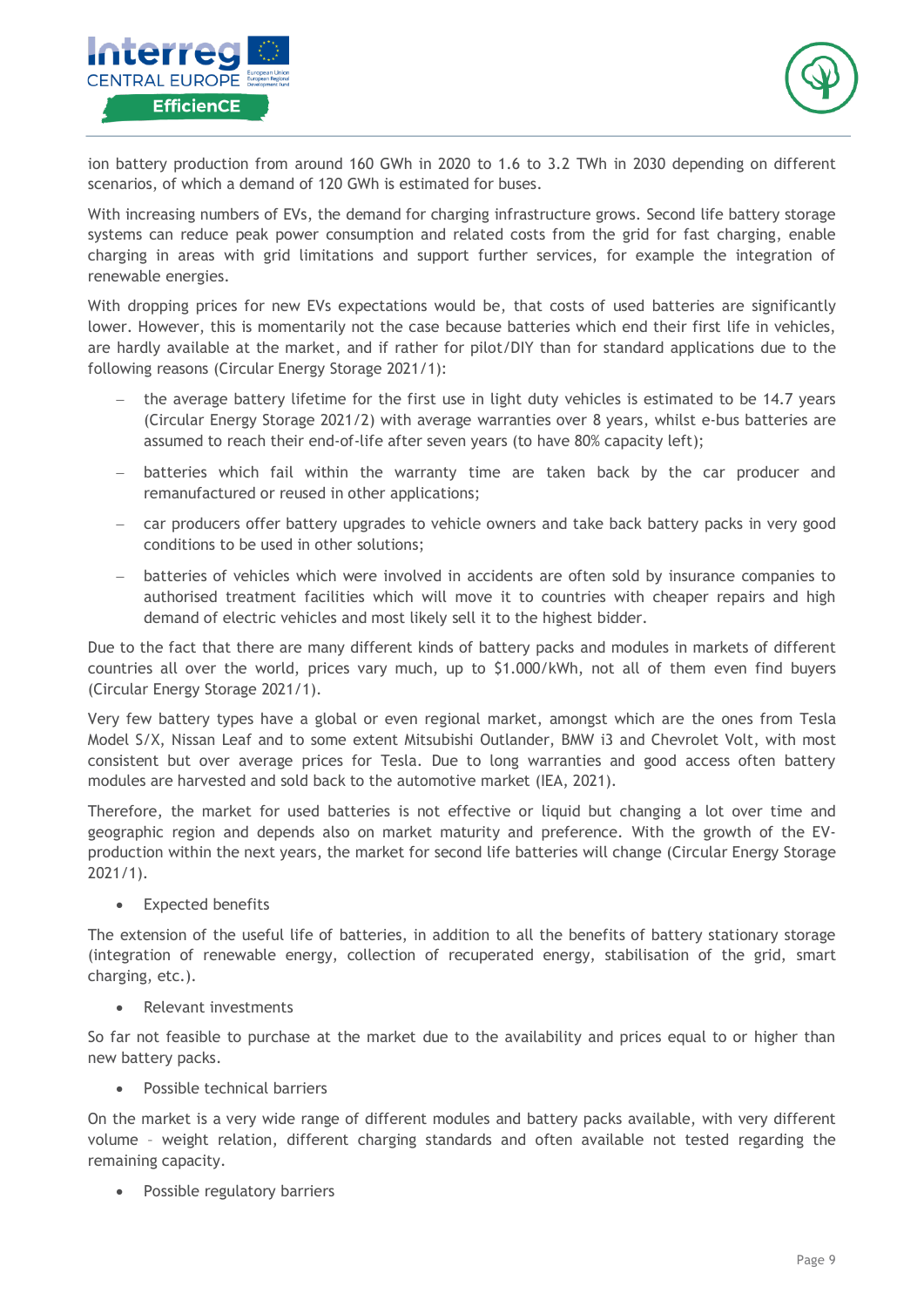



<span id="page-9-0"></span>Besides fiscal rules, energy taxes, missing charging standards and protocols, second life batteries are challenged by regulatory barriers, which results in the need for revision of the European regulatory framework to foster commercial business models for second life batteries. (EASE 2020)

## **2.2. Supercapacitors**

Supercapacitors or ultracapacitors is based on the Helmholtz electric double-layer. Compared to batteries with electro-chemical systems Supercapacitors provide high power capability also at low temperatures and a very high number of charging/discharging cycles without efficiency loss. (Meishner, et al. 2019)

Due to the very short recharge time supercapacitors allow to supply for high and frequent power demand peaks. Similar to FESS supercapacitors can be produced in different sizes for various applications as electric or hybrid vehicles improving performance, efficiency and economic viability, storage systems for the improvement of power quality in distribution and transport systems, for example in railways, for the integration of renewable energies and other applications. (Guerrero et al.)

### **Examples for applications**

Besides hybrid applications for the reuse of breaking energy in railways and diverse vehicles, supercapacitors can also replace batteries in electric vehicles entirely. Also, stationary storages for power quality and voltage changes are feasible, even if the technology is not mature yet. For the integration of renewable energies, they are used especially in wind power plants. (Castro-Gutierrez, 2020)

» Electric tram

Supercapacitors provide charging times for trams around 30 seconds which allows for charging at each stop without the need for overhead cables, along with a long lifetime. Furthermore, breaking energy can be reused to around 85%. Examples are:

- Changshui International Airport, Yunnan province, Southwest China: in 2020 the [autonomous](http://en.sasac.gov.cn/2020/08/27/c_5432.htm)  [supercapacitor tram](http://en.sasac.gov.cn/2020/08/27/c_5432.htm) was produced for the airport line, comprising 7 carriages and a speed up to 70 km/h.
- » Electric bus

Latest generation supercapacitors in place of batteries in electric buses provide ranges of up to 40 km due to reduced weight and up to 35% of breaking energy recovery.

- The [SmartBUS](https://www.sustainable-bus.com/news/smartbus-turin-supercapacitors/) in Turin, Italy is running on a 17 km line with 10 minutes charging time.
- Expected benefits

Similar to FESS, supercapacitors are suited for applications regarding high voltage and relatively short time and can be customised.

• Relevant investments

Supercapacitors have comparative high investment costs of around 10.000 \$/kWh, but low installation and maintenance costs.

Possible technical barriers

Supercapacitors providing a very high power capacity require large and heavy systems and still provide only a low energy density. Not much information is available yet for stationary storage based on supercapacitors.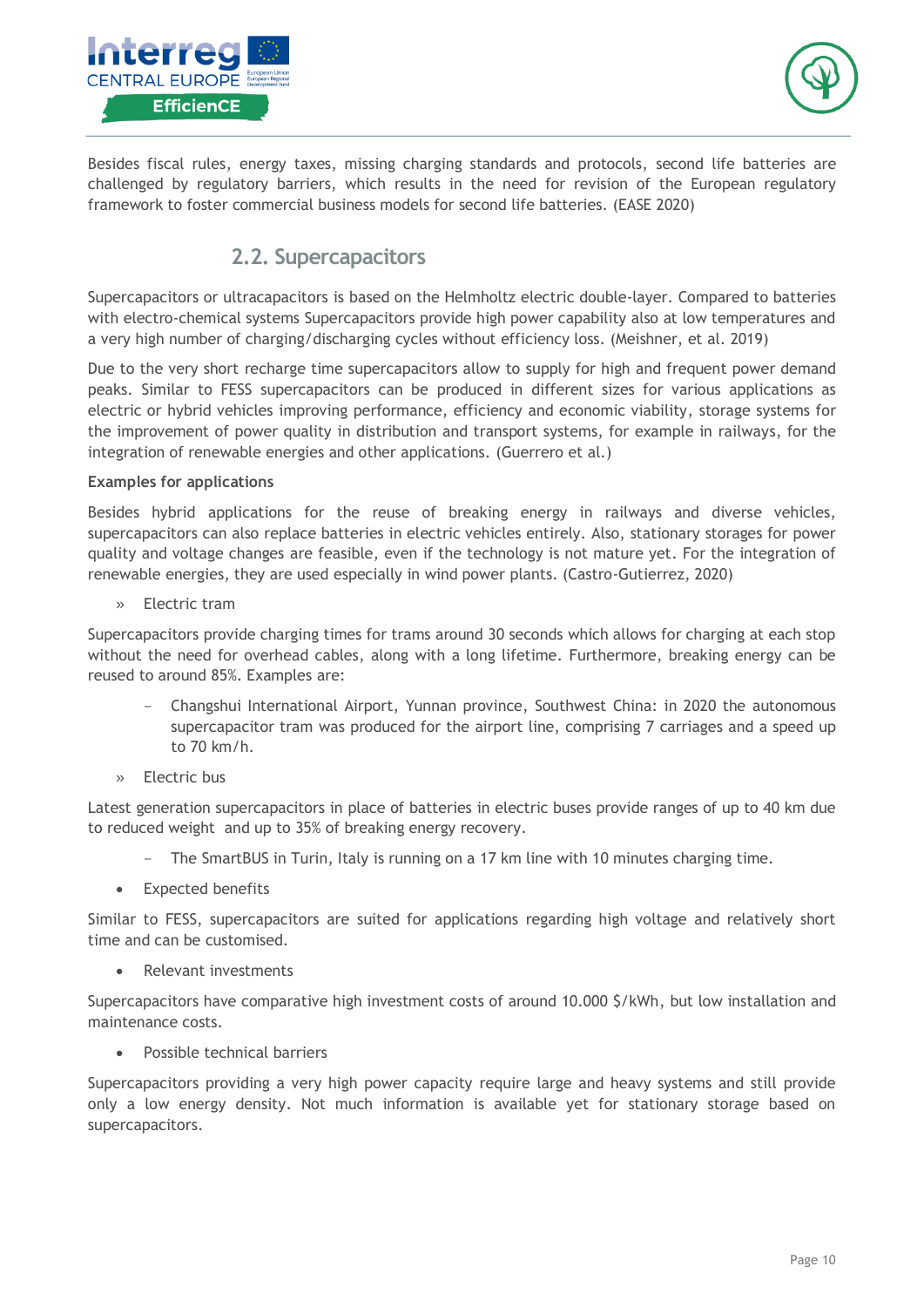



## **2.3. Flywheel Energy Storage Systems (FESS)**

<span id="page-10-0"></span>Flywheels are mechanical devices to store kinetic energy and release it by applying torque to a mechanical load. To reduce friction the rotors spin in a vacuum shell at 20,000 to over 50,000 rpm. Smallsized flywheels can be used as storage devices in uninterruptible power supplies (UPS) as well as in vehicles.

Flywheels are used for energy storage since the eighteenth century, where the first flywheels were made out of cast iron and had rather low rotational velocity. When new materials with greater strength and higher rotational velocity were developed, also applications in transport became common, for example on ships and trains. With further development in the twentieth century Flywheels were used in electric vehicles for energy back up.

With growing importance of energy storage solutions new research in flywheels results in lighter new materials, optimised in uniform strengths and shapes, in order to avoid friction loss flywheels are in most cases supported by active magnetic bearing (Xiaojun Li, 2021). A new generation of flywheel systems with energy efficiencies up to 90 %, storage potential of up to 500 MJ and a power domain from KW to GW provides a wide range of functions.

The use of Flywheels Energy Storage System (FESS) has become more popular in the last years, mainly due to the following characteristics (Arabkoohsar et al. 2021):

- » Long lifetime without capacity losses (very high number of charging and discharging cycles)
- » High power quality (voltage stability, fast response)
- » No temperature dependencies
- » Precise verification of state of charge / state of health
- » No risk for transportation, no deep discharge problems
- » Minimal environmental impact (No toxic or limited resources required)

According to their characteristics flywheels are most suitable for applications which require frequent charge/discharge at a large number of cycles storing energy at a high efficiency. According to estimations about lithium-ion batteries being the most cost-competitive application after 2030, FESS can still be competitive for applications related to grid regulation, also connected to the fluctuation of renewable energy generation (Xiaojun Li, 2021).

### **Examples for applications:**

Flywheels in vehicles in public transport are used since around 80 years, an example is the Gyrobus developed in the 1940s in Switzerland, which was running until 1960 . The first buses made 4 to 6 km distances with speeds up to 50 or 60 km per hour, but with rather heavy and large flywheels which besides safety issues and long charging times also caused challenges in operation, for example for the change of direction. (Patowary, 2019).

In newer applications FEES can reduce 10-15% of energy consumption in rolling stock. In electrified railways onboard applications they can support the voltage and reduce power demand during acceleration, in trams FESS can store breaking energy for acceleration in a hybrid system to improve the energy efficiency or be the only propulsion system with charging in every stop.

» On-board FESS for battery lifetime prolongation for electric buses

Simulations on real bus lines in daily operation considering different energy management systems and flywheel configurations show that a hybrid energy storage system consisting of a FESS supporting a battery results in 20% of lifetime increase on average. The FESS is buffering power spikes during operation. (Glücker et al. 2021)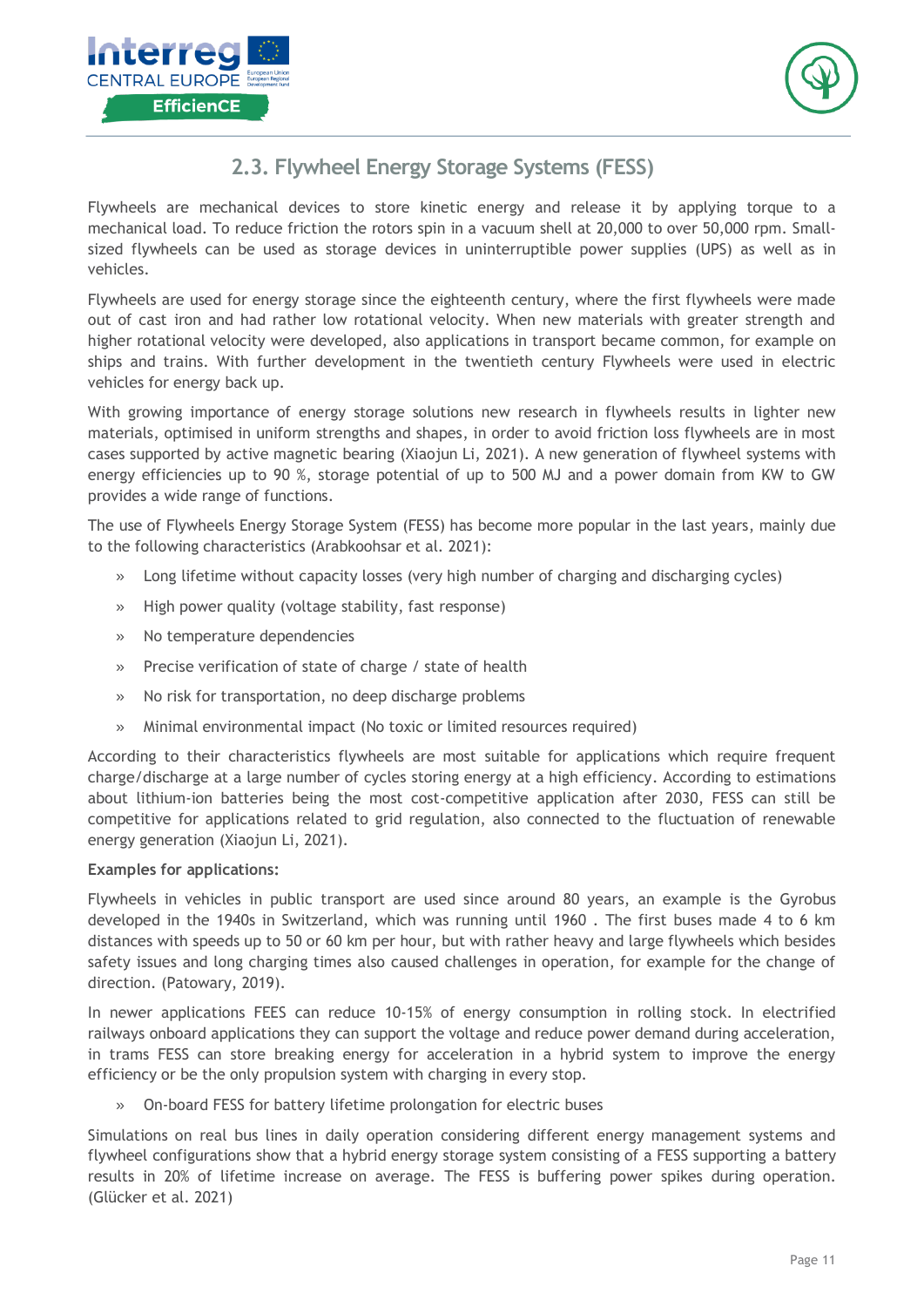



» Stationary FESS for grid stability and fast charging applications

In the Austrian research project "FlyGrid", a FESS is developed for a fully automated EV charging station One module of this prototype will be used as the reference case and will deliver 5 kWh at 100 kW peak power. (Haidl et al. 2019).

• Expected benefits

Due to the characteristics FESS are well suited for applications regarding high voltage and relatively short time, as storing of breaking energy and releasing it for acceleration, providing services for grid stability or/ and the integration of renewable energies. Due to very different sizes and capacities FESS can be part of stationary storage, increase energy efficiency in rolling stock, support batteries to extend their lifetime in electric vehicles or be the main propulsion system. FESS can be installed in retrofits and new lines.

• Relevant investments

Flywheels with a rapid charge-discharge process and long lifetime/lifecycle (20 years to nearly unlimited) are comparably in performance to supercapacitors but provide a slightly higher energy density, unfortunately investment costs are still high even though lifetime costs are lower as well as service requirements.

• Possible technical barriers

Flywheels with recent improvements of materials and power electronics accompanied by falling prices are available in different sizes for various applications also in the transport sector, unfortunately use cases so far are not on big scale but rather pilots or demonstrations, why also detailed data is hard to find.

<span id="page-11-0"></span>Safety issues have to be considered.

## **2.4. Overview of benefits and barriers**

The following table summarizes the main expected benefits and barriers of the reviewed technologies, in order to assess their opportunity of application in the use cases to be developed in the transnational handbook.

| Technology       | <b>Expected benefits</b>                                                              | Possible technical barriers                                                                         | Possible regulatory<br>barriers |
|------------------|---------------------------------------------------------------------------------------|-----------------------------------------------------------------------------------------------------|---------------------------------|
| Li-Ion-batteries | high energy density, low self-                                                        | degradation, temperature                                                                            | related to second life          |
|                  | discharge                                                                             | sensitive, safety standards                                                                         | reuse                           |
| Second life      | extension of the lifetime of                                                          | missing standardisation, also                                                                       | no regulatory                   |
| batteries        | batteries                                                                             | for remaining capacity and                                                                          | framework, fiscal               |
|                  |                                                                                       | charging                                                                                            | rules, energy taxes             |
| Supercapacitor   | no capacity loss, long lifetime,<br>very low charging times, high<br>voltage          | high investment costs, low<br>energy density, large and<br>heavy systems for high<br>power capacity | n.a.                            |
| Flywheels        | no capacity loss, long lifetime,<br>low charging times, high<br>voltage, retrofitting | high investment costs, low<br>energy density                                                        | possible safety<br>regulations  |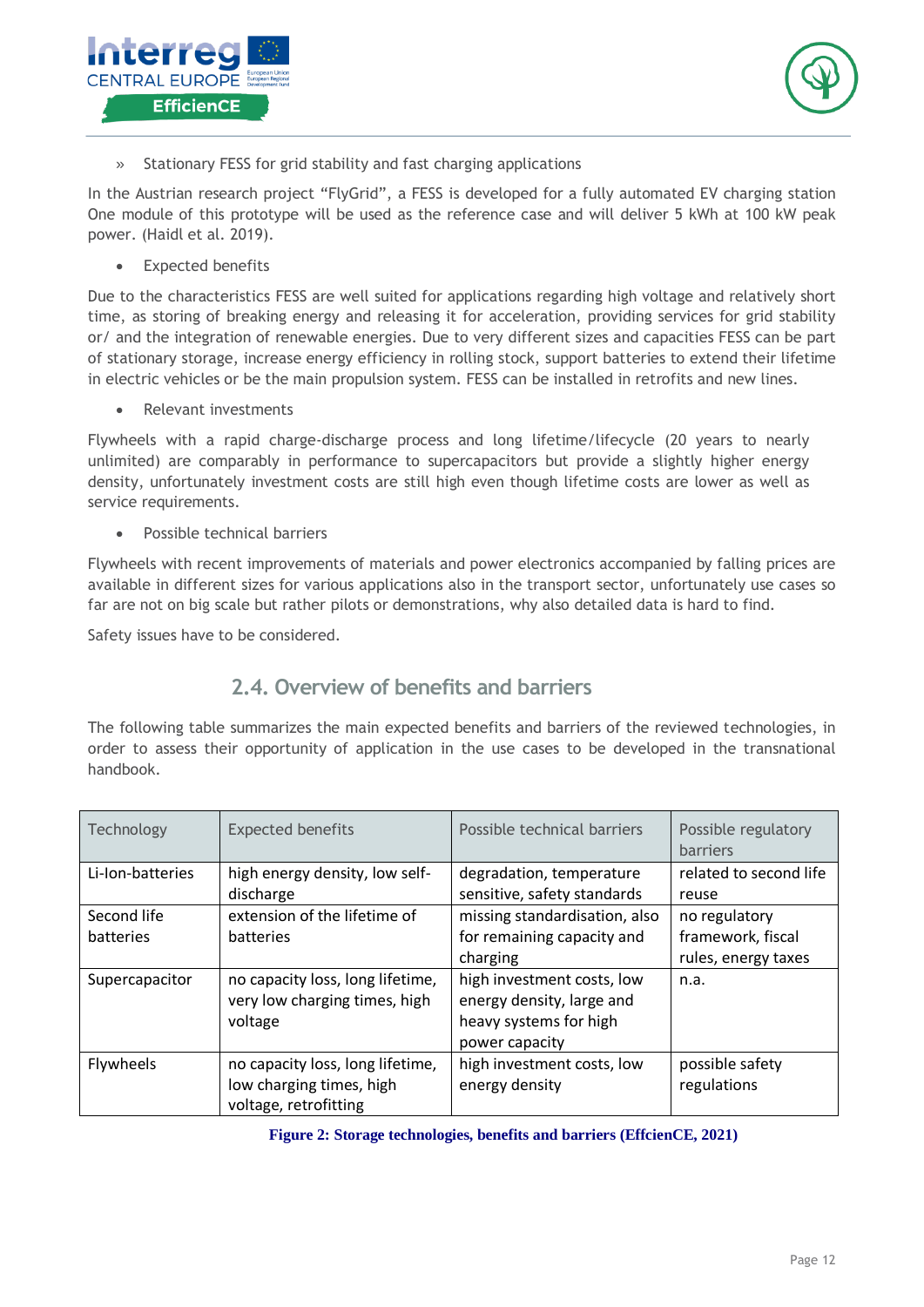



## <span id="page-12-0"></span>**3. Good practices across Europe and beyond**

In this chapter, we provide relevant examples of the application of storage technologies in public transport operations and infrastructure, that will represent the basic reference for the development of use cases for the transnational handbook on energy storage in public transport infrastructure.

<span id="page-12-1"></span>The review includes good practices developed within the EfficienCE project pilots in Maribor, Pilsen and Gdynia, and a shortlist of worldwide cases broadening the range of examples of storage technologies applications in public transport infrastructure.

## **3.1. Experiences from the EfficienCE project**

As mentioned, the first group of good practices has been selected among the EfficienCE pilot actions. These examples, although focusing on different specific purposes (recuperation of breaking energy, multipurpose use of charging infrastructure, energy buffering in trolleybus networks), are all characterized by the use of storage technologies in depots, along lines, in stations.

### **Maribor – Multipurpose use of public infrastructure for e-Bus charging**

The objective of the Maribor pilot action is to implement e-bus fast chargers in multipurpose charging facilities located by an existing cable car station and by the railway station. The infrastructures for multipurpose charging are placed at the termini of the bus line.

The approach for the implementation follows three steps. In the first one, a spatial planning analysis has been run in order to identify criteria for Bus route priority for electrification. Secondly, the technical feasibility of the solution has been explored on the basis of real life data and and analysis of the energetic performance of electric solutions. The third step consisted in the analysis of the total cost of ownership of different solutions (based on mumber of buses, battery capacities, and number of chargers) to identify the most economiclly viable option.

The solution identified for the analyzed route according to spatial planning, technicl feasibility and economic viability analyses envisages the instattation of two fast chargers (150 kW and 300 kW), and the acquisition of two 12 meter e-buses with 73 kWh LTO batteries.

Focusing on the cable car station, the modernization involves the integration of a fast charger for multipurpose use of the existing public transport (PT) infrastructure. The power of the cable car substation used for the operation of the cable car can also be shared for the charging of an e-bus as well as e-cars. The substation has a capacity of 630 kVA, and given the current load and the capacity of one charging station, 230 kVA would be sufficient to build two charging stations.

## **Pilsen – buffer storage station in trolley network for energy efficiency**

Deployment of a large number of in-motion charging trolleybuses means higher electricity consumption in the sections where these vehicles move and charge (so far 8 articulated and 22 12 meter battery vehicles).

In-motion charging trolleybuses and their consumption can generate a reduction in the voltage at higher loads and therefore short-term mains failures or instantaneous failures of the trolleybus drive units.

To avoid that, the construction of a new substation or cables reinforcement would require high investment costs and long-term preparation. The public transport operator identified as possible technical solution the installation of a buffer storage station along the line.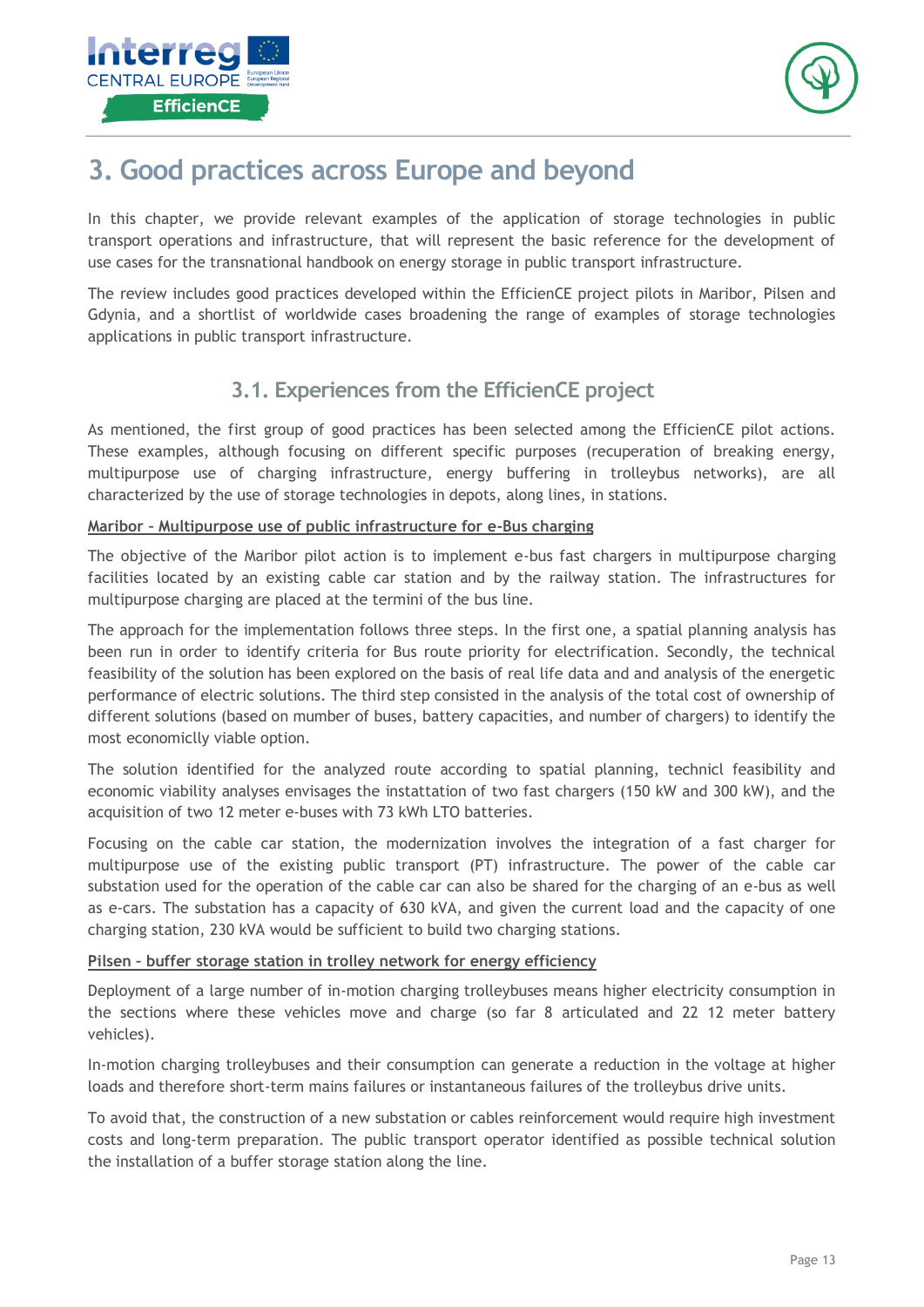



The chosen alternative has been to install a buffer storage station based on high power batteries and intelligent computer control, a galvanic separated traction drive unit (DC 600 V / DC 600 V) assuring safe and reliable transfer of energy to and from the traction.

Possible future upgrades may include the use of high capacity batteries (and second hand) and/or the integration of a small photovoltaic power plant for energy provision on site.

### **Gdynia recuperated braking energy and RES to power trolley depot building**

In Gdynia, the pilot action focuses on the optimization of energy resources within the trolleybus depot building, through a mix of technological applications.

The depot is equipped with a 0,5MW peak PV-power plant on the roof generating annually roughly 450MWh to be fed directly to the trolleybus grid (5% of total usage). Moreover, the braking energy from the buses is recuperated thanks to an energy inverter allowing to feed the otherwise wasted energy directly into the building's energy system.

The device also controls the level of energy consumption in the traction network, detects unused energy and thoroughly controls the energy consumption of the depot building, further enhancing its already existing energy monitoring system (EMS).

<span id="page-13-0"></span>The inverter system is equipped with an innovative storage energy system, which can accumulate recovered unused recuperation energy in case there is no load on AC output. For this purpose, one battery module from a trolleybus traction battery is used (second life application).

## **3.2. Energy storage applications in PT infrastucture around the world**

In this section we propose a review of good practices on energy storage applications in public transport infrastructure, in some cases integrating the already reviewed approaches with functions such as vehicle to grid, wayside energy recovery systems, integration of renewable energies.

### **London - Bus2Grid**

Although vehicle to grid applied to public transport is considered by experts as one of the transport applications with most potential due to the characteristics and size of batteries as well as the operational patterns of buses, no significant test results have been made available to the public so far.

The Bus2Grid project is a first of a kind initiative aiming at exploring the potential benefits of V2G technologies applied to bus fleet, highlighting not only their commercial potential but also the environmental and social benefits related to both the energy and passenger transportation systems.

The project is led by SSE Enterprise in partnership with the Mayor of London, Transport for London (TfL) and Go-Ahead London. It is funded by the Department for Business, Energy and Industrial Strategy (BEIS) and the Office for Low Emission Vehicles (OLEV) with support from Innovate UK. The project started in 2021 and will run for three years.

So far, London Bus2Grid is the world's largest V2G project and it is located in the Northumberland Park garage, where a fleet of 100 new zero-emission electric buses is stored and the depot is equipped with bidirectional chargers.

The buses are AC charged with 2 x 40kW on-board-chargers, and therefore equipped with mobile discharge facility. This choice differs from most of the ongoing V2G projects, which opted for DC charging where the certification required interests the charge point rather than the vehicle. The technological choice, although more complex, is aimed at better exploiting the potential of bus fleets, as well as the economic benefits of large scale V2G.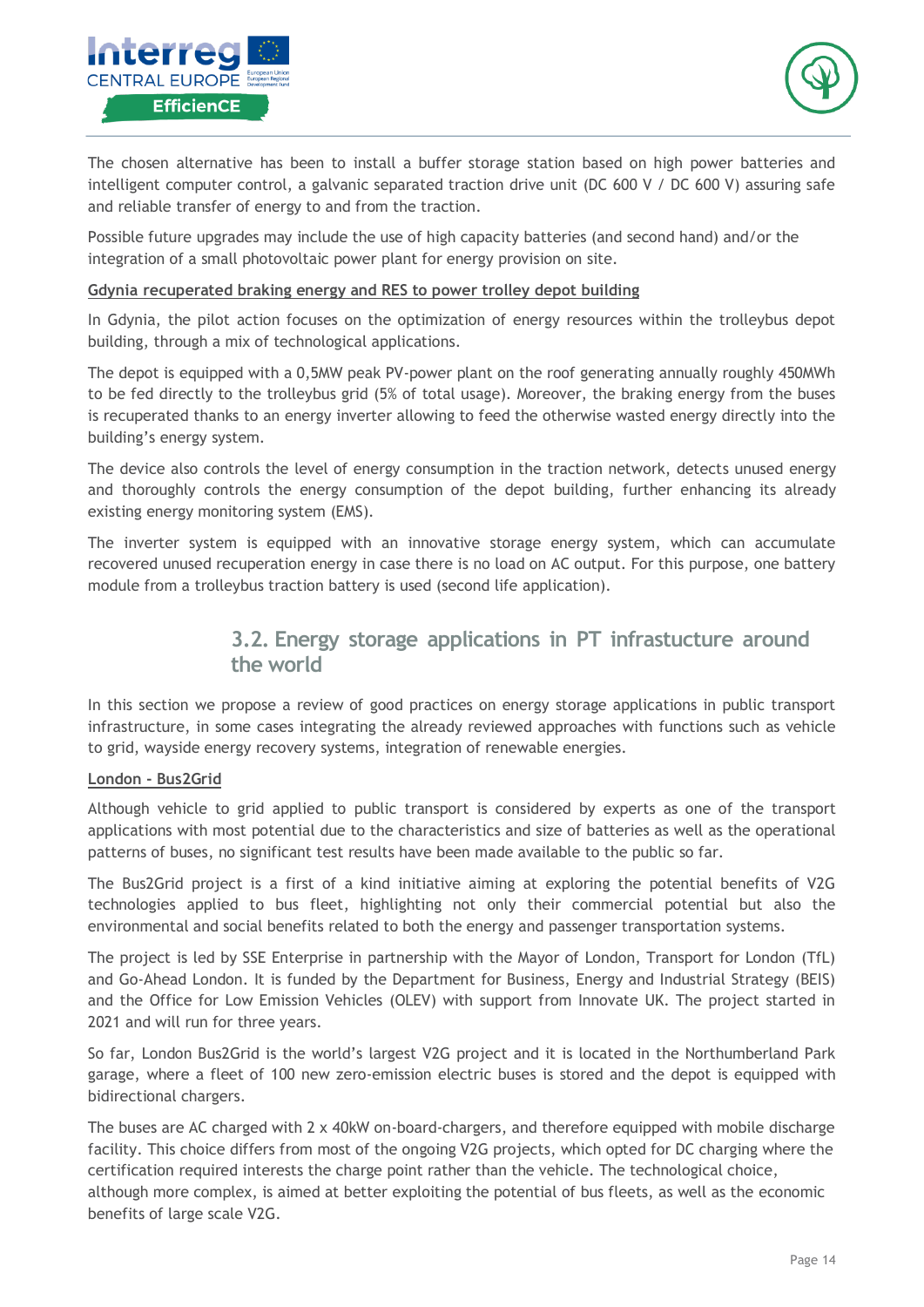



### **Hamburg - Hamburg goes electric (direct use of wind power in bus batteries)**

In the Hamburg Alsterdorf depot, two of the six carports have been equipped with smart infrastructure for e-bus charging, consisting in 96 charging points and 240 parking spaces.

The charging concept is modular, consisting of in: scalable charging infrastructure design (expandable), electricity supply - ring circuit connected to the Hamburg power grid via a substation; Modular standard transformers (1,600 KVA) supply power to up to 16 buses.

Buses will be charged overnight, with a maximum charging capacity of 150kW per bus and average charging time of 4-5 hours. One notable characteristics of the project is that in this case buses are charged in times where the excess wind energy generated can be used, therefore enhancing the integration of renewable sources in the grid.

#### **Madrid - eLobster (H2020)**

The eLobster project aims at improving the synergies between light railway infrastructure and electricity distribution networks, in order to reduce electricity losses and increase the grid stability especially in scenarios where a high integration of renewable energies is possible.

The solution proposed is based on the development of an integrated Railway + Grid Management System which starting from the real time analysis of energy losses will be able to optimize the interexchange of electricity between the networks maximizing local RES self-consumption.

The demonstrator site of E-LOBSTER is the Metro de Madrid as its underground railway is connected to a local power distribution network with a high penetration of RES.

#### **Coventry - recycled bus battery cells in an onsite battery energy storage system**

Recycled bus power cells are being reused by the transport provider National Express in a stationary battery solution to provide power to electric vehicles and thus greatly extend their useful life. The stationary battery is a Time Shift B.V. 1MW/1.2MWh battery with second life BYD cells that were originally from buses operating in the Nordics. The application, provided by the energy equipment and solutions company Zenobe. Are expected to allow the battery life to be extended by around 30% resulting in less waste and lower replacement costs.

#### **Solingen (DE) - Project BOB**

Within the BOB project, funded by the German Ministry for transport and digital infrastructure, the catenary network of trolleybuses will be integrated into the city's electricity network.

The overhead line network is coupled to the medium-voltage network, allowing braking energy to be fed back into the network. Photovoltaic systems along the overhead line can feed the direct current generated directly into the grid without loss. Batteries installed in substations can store electricity and deliver it when required. Charging points for electric cars can be customers.

#### **Los Angeles, United States – Way Side Energy Storage System (WESS)**

The project Way Side Energy Storage System (WESS), based on five years of research and development, integrated the VYCON REGEN flywheel-based system into the Red and Purple Line Traction Power Substation (TPSS) at the Westlake/McArthur Park station.

The system collects the breaking energy of the metros in curves or when entering the passenger station near WESS TPSS, stores this energy and provides it to the next train that needs it. Therefore, it lowers the peak power demand and realizes a 10-18% reduction of the traction power energy. The system is running in daily full operation since August 2014. The annual savings are estimated at around 541 MWh which equals the energy supply for 100 average California homes.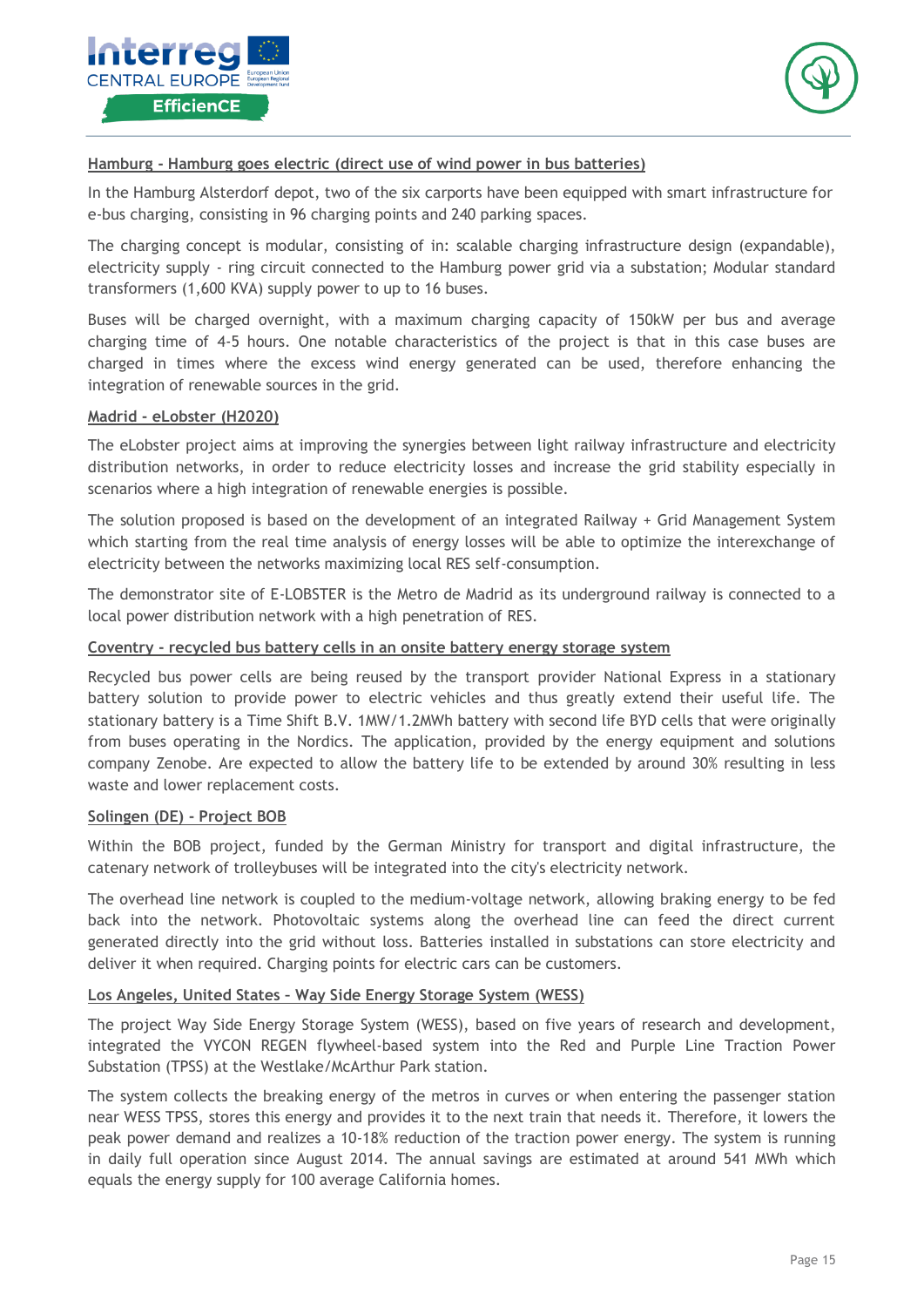



## <span id="page-15-0"></span>**4. Identification of use cases for the transnational handbook**

In this chapter, three relevant use cases are identified according to the analysis of functionalities and technologies and to the review of good practices carried out in the previous chapters. The cases will be developed and described in detail within the in the Transnational handbook for energy-efficient PT infrastructure Technologies deployment (D.T2.3.2), and cover the main application areas of energy storage technologies in public transport infrastructure.

For the design of the use cases, the transnational handbook will consider as framework blueprint the context of the City of Bergamo, where the SUMP implementation envisages the renovation of an important mobility node for the transport network, the construction of new light rail and eBRT lines, and the development of a multipurpose recharging network for electric vehicles.

The case of Bergamo, where an action plan for a better integration of renewable energies and storage systems in the public transport infrastructure is being developed within the EfficienCE project, represents a suitable framework representing a model context for the allocation of storage facilities for different purposes and to different types of infrastructure.

## **4.1. Energy efficient depot**

### <span id="page-15-1"></span>*Description*

This use case will consider, analyse and compare different technological options for both the construction of new depots and the refurbishing of existing ones. The focus will be on the enhancement of the energetic performance of the depot through a better use of renewable sources where available (including braking) as well as a more efficient consumption, as well as on the contribution to energy autonomy and to the grid (e.g. Bus to Grid).

The planning of an energy efficient depot may involve a broad range of stakeholders such as the local authority, public transport operators and other providers (e.g. e-carsharing), energy TSOs and DSOs, as well as the citizens.

According to the use case background, the design and implementation of energy efficiency solutions for depots based on storage are mainly based on battery storage (new and second life), and investments include also PV systems and other renewable generation solutions, charging facilities (also V2G), monitoring systems, etc.

The main expected impacts are related to a higher energy efficiency through self generation and decrease of losses, a better integration of renewable sources, and the related environmental and economic benefits.

The following table summarizes a first selection of expected relevant Key Performance Indicators that may be analysed within the use case development.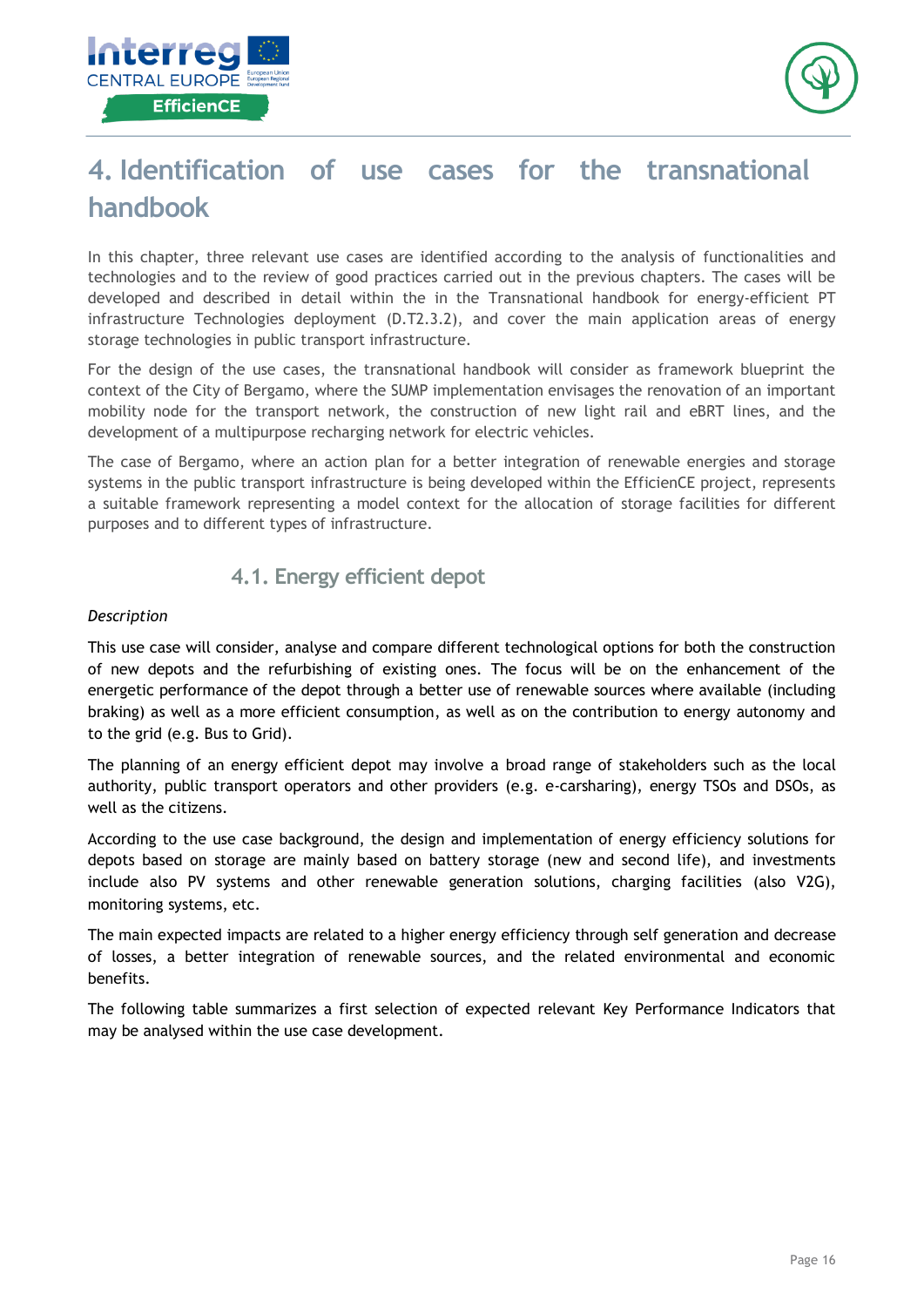

**Interred** 



|                 | CENTRAL EUROPE<br>D.T2.4.1 - Definition of evaluation framework<br><b>EfficienCE</b> |                                                                        |                                                                                                                                                                                                                                                                                            |                   |
|-----------------|--------------------------------------------------------------------------------------|------------------------------------------------------------------------|--------------------------------------------------------------------------------------------------------------------------------------------------------------------------------------------------------------------------------------------------------------------------------------------|-------------------|
| $COL -$         | DOMAIN <b>v</b>                                                                      | $\mathbf{v}$<br><b>KPI</b>                                             | <b>Description</b>                                                                                                                                                                                                                                                                         | Measurement Unit  |
| T1              | <b>Technical</b>                                                                     | Degree of energetic self-<br>supply by RES                             | Ratio of locally produced energy from RES and the energy consumption<br>over a period of time (e.g. month, year); the quantity of locally produced<br>energy is interpreted as by renewable energy sources (RES) produced<br>energy                                                        | %                 |
| T2              | <b>Technical</b>                                                                     | Reduced energy curtailment<br>of RES and DER                           | Reduction of energy curtailment due to technical and operational<br>problems; the integration of ICT will have an impact on producers, as the<br>time for curtailment will be reduced, and the operative range will be wider                                                               | %                 |
| T <sub>3</sub>  | <b>Technical</b>                                                                     | Average number of electrical<br>interruptions per customer<br>per year | Average number of electrical interruptions per year                                                                                                                                                                                                                                        | $N^*$ year        |
| T <sub>6</sub>  | <b>Technical</b>                                                                     | <b>Energy savings</b>                                                  | Reduction of the energy consumption due to the implementation                                                                                                                                                                                                                              | kWh, %            |
| T7              | Technical                                                                            | <b>Storage Capacity</b>                                                | Energy storage technologies installed capacity                                                                                                                                                                                                                                             | kWh               |
| T <sub>8</sub>  | Technical                                                                            | <b>Battery Degradation Rate</b>                                        | Capacity losses of the batteries, through use (some cycles) and through<br>time (some years); the conclusions of this KPI concern the effectiveness of<br>this technology, the need for maintenance and thus, gives useful data<br>concerning the financial feasibility of its integration | kW, %             |
| T9              | Technical                                                                            | <b>Storage Energy Losses</b>                                           | Losses generated by battery storage, including the added voltage<br>transformations                                                                                                                                                                                                        | kWh,%             |
| T <sub>16</sub> | Technical                                                                            | EVs charging stations, solar<br>powered, V2G enabled                   | Number of EV charging stations installed (rapid-ultrarapid, fast <22kW,<br>slow <10kW) and density                                                                                                                                                                                         | $N, N*Km2$        |
| E1              | Environmental                                                                        | Increase in Local Renewable<br><b>Energy Generation</b>                | Renewable Energy generataed by the project                                                                                                                                                                                                                                                 | kWh*year,%        |
| E2              | Environmental                                                                        | <b>Carbon dioxide Emission</b><br><b>Reduction</b>                     | CO2 emissions reduction achieved by the project, and percentage on the<br>relevant context                                                                                                                                                                                                 | Tonnes*year, %    |
| E3              | Environmental                                                                        | Decreased emissions of<br>Particulate matter                           | PM10 and PM2,5 emissions reductions achieved by the project                                                                                                                                                                                                                                | Tonnes*year, %    |
| EC1             | Economic                                                                             | <b>Reduction of energy</b><br>expenditure                              | Economic benefits of the intervention in terms of reduced cost of the<br>consumed energy                                                                                                                                                                                                   | €*kWh, $€*$ year  |
| EC <sub>2</sub> | Economic                                                                             |                                                                        | Return on Investment (ROI) Ratio between the total incomes/net profit and the total investment of the<br>project                                                                                                                                                                           | %                 |
| EC <sub>3</sub> | Economic                                                                             | Payback                                                                | Time needed to cover investment costs. Payback period is usually<br>considered as an additional criterion to assess the investment, especially<br>to assess the risks                                                                                                                      | N of years        |
| EC4             | Economic                                                                             | <b>Carbon dioxide Emission</b><br><b>Reduction cost efficiency</b>     | External costs saved per year                                                                                                                                                                                                                                                              | €                 |
| EC <sub>5</sub> | Economic                                                                             | Particulate matter reduction<br>cost efficiency                        | External costs saved per year                                                                                                                                                                                                                                                              | €                 |
| EC7             | <b>Economic</b>                                                                      | <b>Total Investments</b>                                               | Value of asset or item that is purchased or implemented with the aim to<br>generate payments or savings over time                                                                                                                                                                          | €*m2 or €*kW      |
| EC <sub>8</sub> | Economic                                                                             | <b>Total Annual costs</b>                                              | Sum of capital-related annual costs (e.g. interests and repairs caused by<br>the investment), requirement-related costs (e.g. power costs), operation<br>related costs (e.g. costs of using the installation) and other costs (e.g.<br>insurance)                                          | $\epsilon^*$ year |

### **Figure 3: KPIs for the evaluation of impacts in use case storage (EffcienCE, 2021)**

#### *Challenges/barriers*

The implementation of storage solutions for energy efficient depots can face different orders of challenges and in some cases barriers, in particular related to the regulatory context when talking about V2G and energy dispatching, and related to the evaluation of costs and benefits of investments needed. Moreover, social acceptance represents a relevant element to be taken into account when planning for new infrastructure in densely populated neighbourhood and the challenges related to storage and V2G can bring benefits to be considered.

The use case description will be completed with the identification of conditions for the evaluation and scaling up of solutions in the network and at urban and FUA level.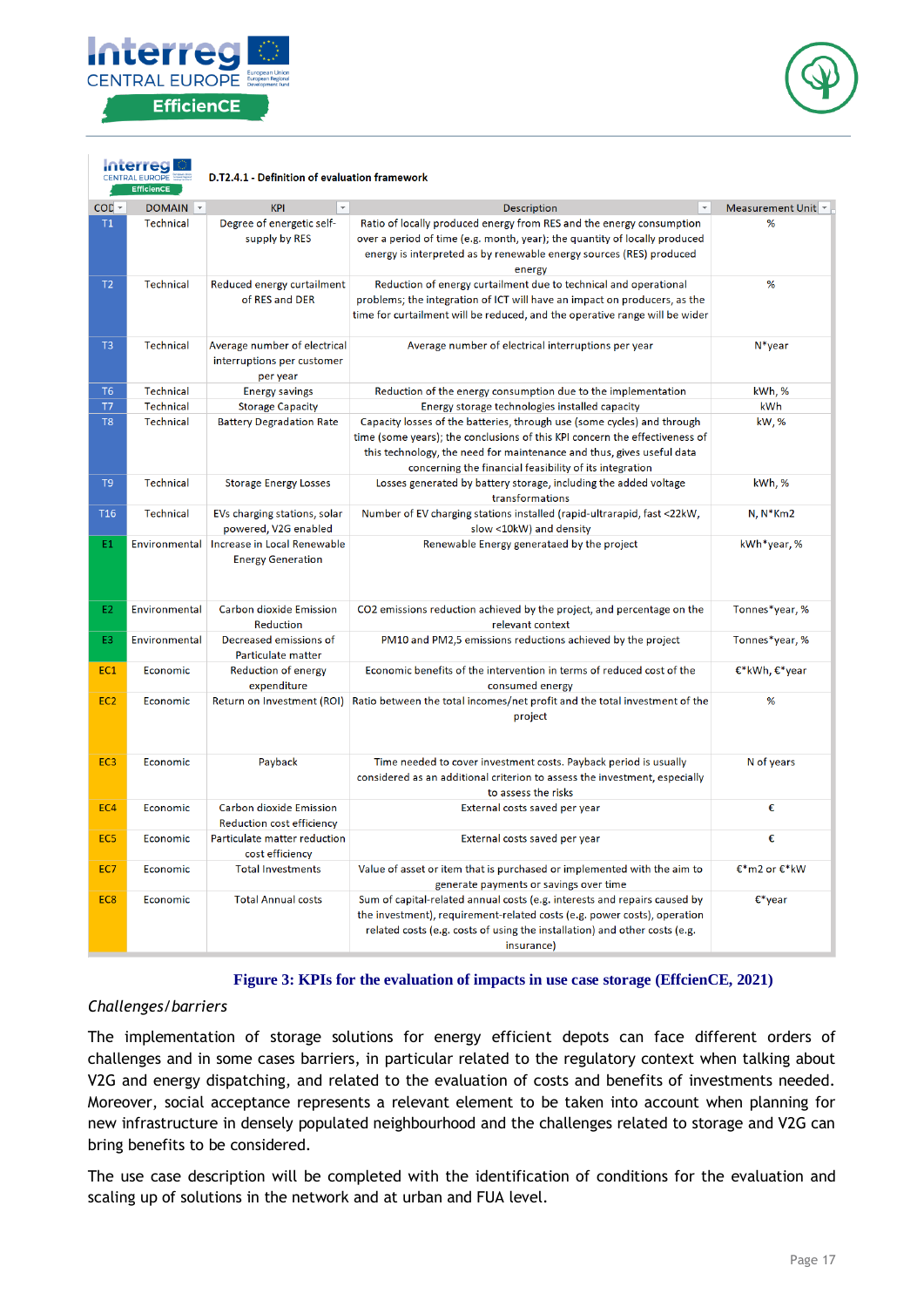



## **4.2. Smart node**

<span id="page-17-0"></span>The second use case focuses on the design of a smart node, as a station, stop or multimodal hub where storage can be adopted to enable the efficient use of renewable sources as well as well as the multipurpose use of charging infrastructure. Different approaches will be considered, from the pure improvement of the energy efficiency and performance of the infrastructure to the active contribution of vehicles and generation to the stability of the grid.

The engagement of stakeholders will focus in particular to the technical side both concerning mobility (public transport operators and other providers), and energy (TSOs and DSOs).

The selection of solutions for smart nodes based on storage will consider a variety of technological options including batteries, flywheels and supercapacitors and assessing their potential according to the characteristics of the nodes and systems.

The main expected impacts are related to the integration of renewable sources, the support to the grid and energy efficiency, in order to improve operational efficiency and therefore enhance the environmental and economic performance of the infrastructure.

### *Challenges/barriers*

The implementation of storage solutions for smart nodes may face in particular challenges and technical barriers due to the complexity and interactions among different systems. In particular, the implementation of multipurpose charging systems and the energy exchanges among different services may require in depth regulatory and business models analyses.

The use case description will be completed with the identification of conditions for the evaluation and scaling up of solutions in the network and at urban and FUA level.

The following table summarizes a first selection of expected relevant Key Performance Indicators that may be analysed within the use case development.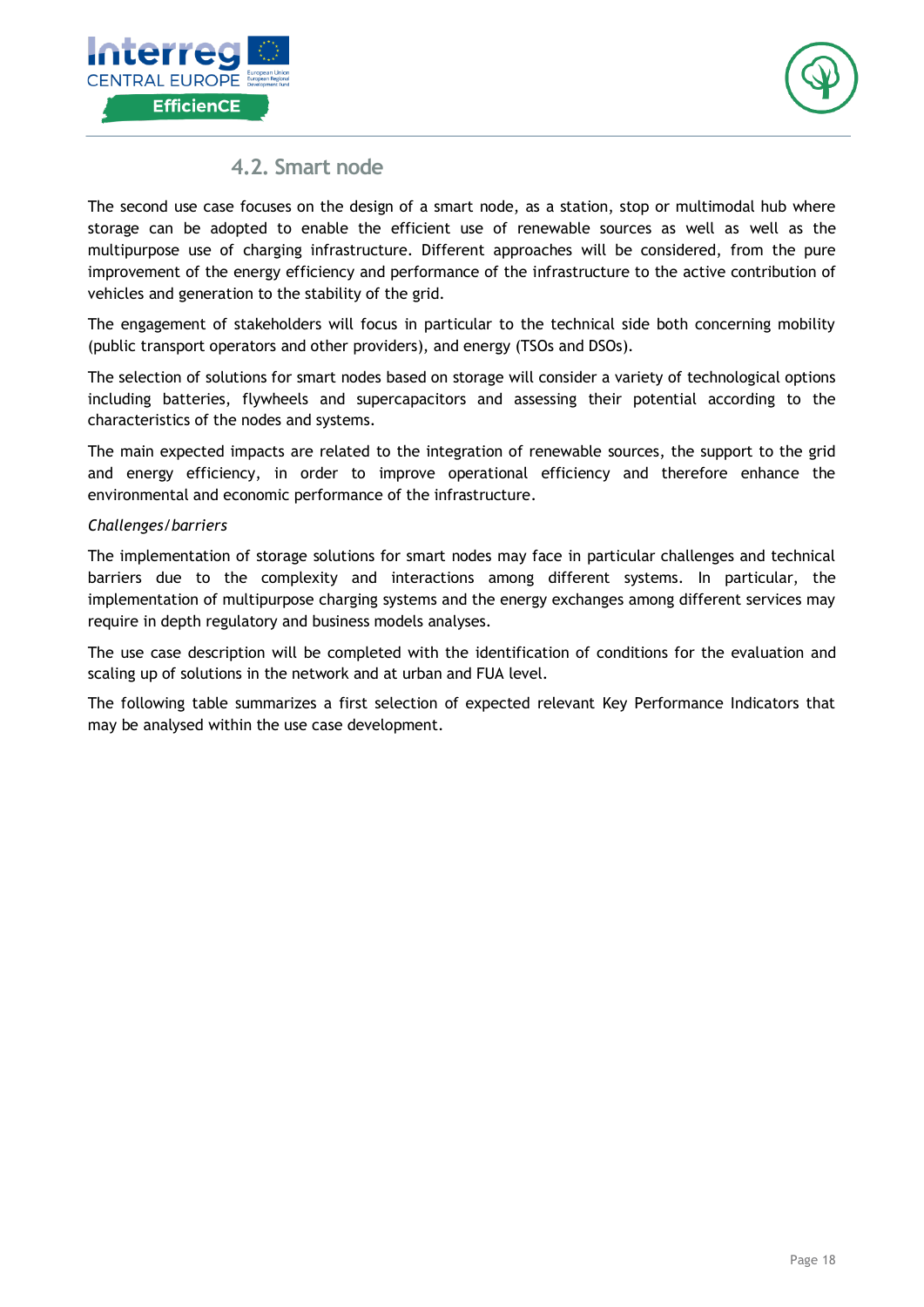

**Interred** 



|                 | <b>CENTRAL EUROPE</b><br><b>EfficienCE</b> | D.T2.4.1 - Definition of evaluation framework                         |                                                                                                                                                                                                                                                                                            |                  |
|-----------------|--------------------------------------------|-----------------------------------------------------------------------|--------------------------------------------------------------------------------------------------------------------------------------------------------------------------------------------------------------------------------------------------------------------------------------------|------------------|
| $COL -$         | DOMAIN <b>v</b>                            | <b>KPI</b>                                                            | <b>Description</b>                                                                                                                                                                                                                                                                         | Measurement Unit |
| T1              | <b>Technical</b>                           | Degree of energetic self-<br>supply by RES                            | Ratio of locally produced energy from RES and the energy consumption<br>over a period of time (e.g. month, year); the quantity of locally produced<br>energy is interpreted as by renewable energy sources (RES) produced<br>energy                                                        | %                |
| T <sub>6</sub>  | <b>Technical</b>                           | <b>Energy savings</b>                                                 | Reduction of the energy consumption due to the implementation                                                                                                                                                                                                                              | kWh,%            |
| T7              | Technical                                  | <b>Storage Capacity</b>                                               | Energy storage technologies installed capacity                                                                                                                                                                                                                                             | kWh              |
| T <sub>8</sub>  | <b>Technical</b>                           | <b>Battery Degradation Rate</b>                                       | Capacity losses of the batteries, through use (some cycles) and through<br>time (some years); the conclusions of this KPI concern the effectiveness of<br>this technology, the need for maintenance and thus, gives useful data<br>concerning the financial feasibility of its integration | kW, %            |
| T <sub>9</sub>  | <b>Technical</b>                           | <b>Storage Energy Losses</b>                                          | Losses generated by battery storage, including the added voltage<br>transformations                                                                                                                                                                                                        | kWh, %           |
| E1.             |                                            | Environmental Increase in Local Renewable<br><b>Energy Generation</b> | Renewable Energy generataed by the project                                                                                                                                                                                                                                                 | kWh*year, %      |
| E2.             | Environmental                              | <b>Carbon dioxide Emission</b><br><b>Reduction</b>                    | CO2 emissions reduction achieved by the project, and percentage on the<br>relevant context                                                                                                                                                                                                 | Tonnes*year, %   |
| E3.             | Environmental                              | Decreased emissions of<br>Particulate matter                          | PM10 and PM2,5 emissions reductions achieved by the project                                                                                                                                                                                                                                | Tonnes*year, %   |
| E4              | Environmental                              | Decreased emission of<br>oxides (NOx)                                 | Percentage reduction in NOx emissions (NO and NO2) achieved by the<br>project                                                                                                                                                                                                              | Tonnes*year, %   |
| EC <sub>1</sub> | Economic                                   | <b>Reduction of energy</b><br>expenditure                             | Economic benefits of the intervention in terms of reduced cost of the<br>consumed energy                                                                                                                                                                                                   | €*kWh, €*year    |
| EC <sub>2</sub> | Economic                                   |                                                                       | Return on Investment (ROI) Ratio between the total incomes/net profit and the total investment of the<br>project                                                                                                                                                                           | %                |
| EC <sub>3</sub> | Economic                                   | Payback                                                               | Time needed to cover investment costs. Payback period is usually<br>considered as an additional criterion to assess the investment, especially<br>to assess the risks                                                                                                                      | N of years       |
| EC4             | Economic                                   | <b>Carbon dioxide Emission</b><br><b>Reduction cost efficiency</b>    | External costs saved per year                                                                                                                                                                                                                                                              | €                |
| EC <sub>5</sub> | Economic                                   | Particulate matter reduction<br>cost efficiency                       | External costs saved per year                                                                                                                                                                                                                                                              | €                |
| EC7             | Economic                                   | <b>Total Investments</b>                                              | Value of asset or item that is purchased or implemented with the aim to<br>generate payments or savings over time                                                                                                                                                                          | €*m2 or €*kW     |
| EC8             | Economic                                   | <b>Total Annual costs</b>                                             | Sum of capital-related annual costs (e.g. interests and repairs caused by<br>the investment), requirement-related costs (e.g. power costs), operation<br>related costs (e.g. costs of using the installation) and other costs (e.g.<br>insurance)                                          | $E^*$ year       |

#### **Figure 4: KPIs for the evaluation of impacts in use case smart node (EffcienCE, 2021)**

## **4.3. Linear infrastucture**

#### *Description*

The last use case analyses possible applications of storage technologies to the linear infrastructure, mainly with the purpose of supporting and balancing the grid, taking into account both stationary and in motion approaches.

Application like stationary and in motion batteries, as well as flywheels and supercapacitors will be considered in order to investigate the range of benefits that can be generated for the grid by the use of storage technologies, and their benefits and limitations.

The engagement of stakeholders will focus in particular to the technical side both concerning mobility (public transport operators and other providers), and energy (TSOs and DSOs).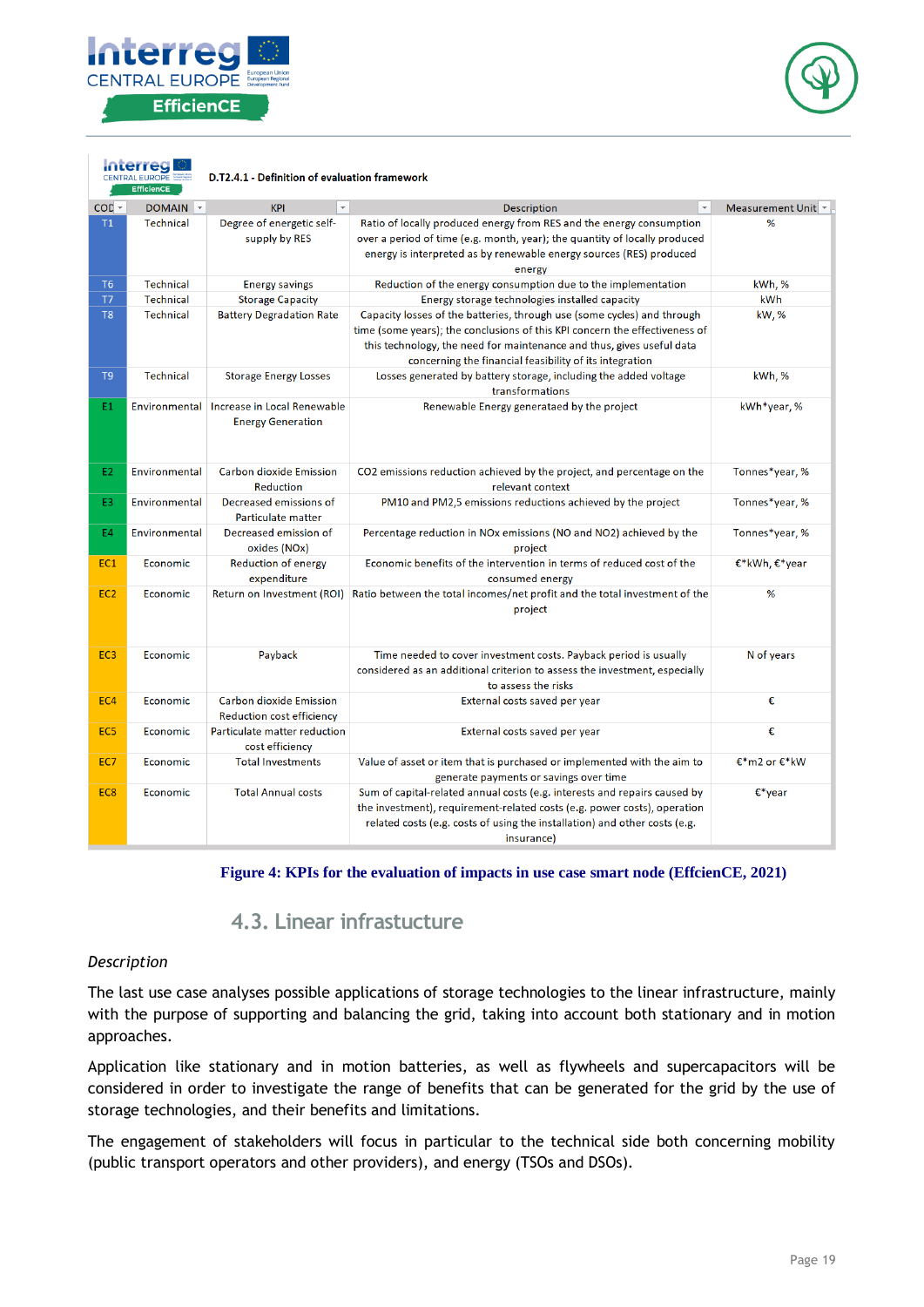



The main expected impacts are related to the support to the grid, in order to improve operational efficiency and therefore enhance the environmental and economic performance of the infrastructure through economically viable solutions.

### *Challenges/barriers*

The implementation of storage solutions for linear infrastructure may face in particular economic challenges related to the investments needed, but at the same time can represent opportunities for deferring relevant investments on the grid and to fine more flexible solutions for the stabilization of the grid. In some case specific regulatory barriers might be in place for different technological applications (e.g. safety regulations on flywheels).

The use case description will be completed with the identification of conditions for the evaluation and scaling up of solutions in the network and at urban and FUA level.

The following table summarizes a first selection of expected relevant Key Performance Indicators that may be analysed within the use case development.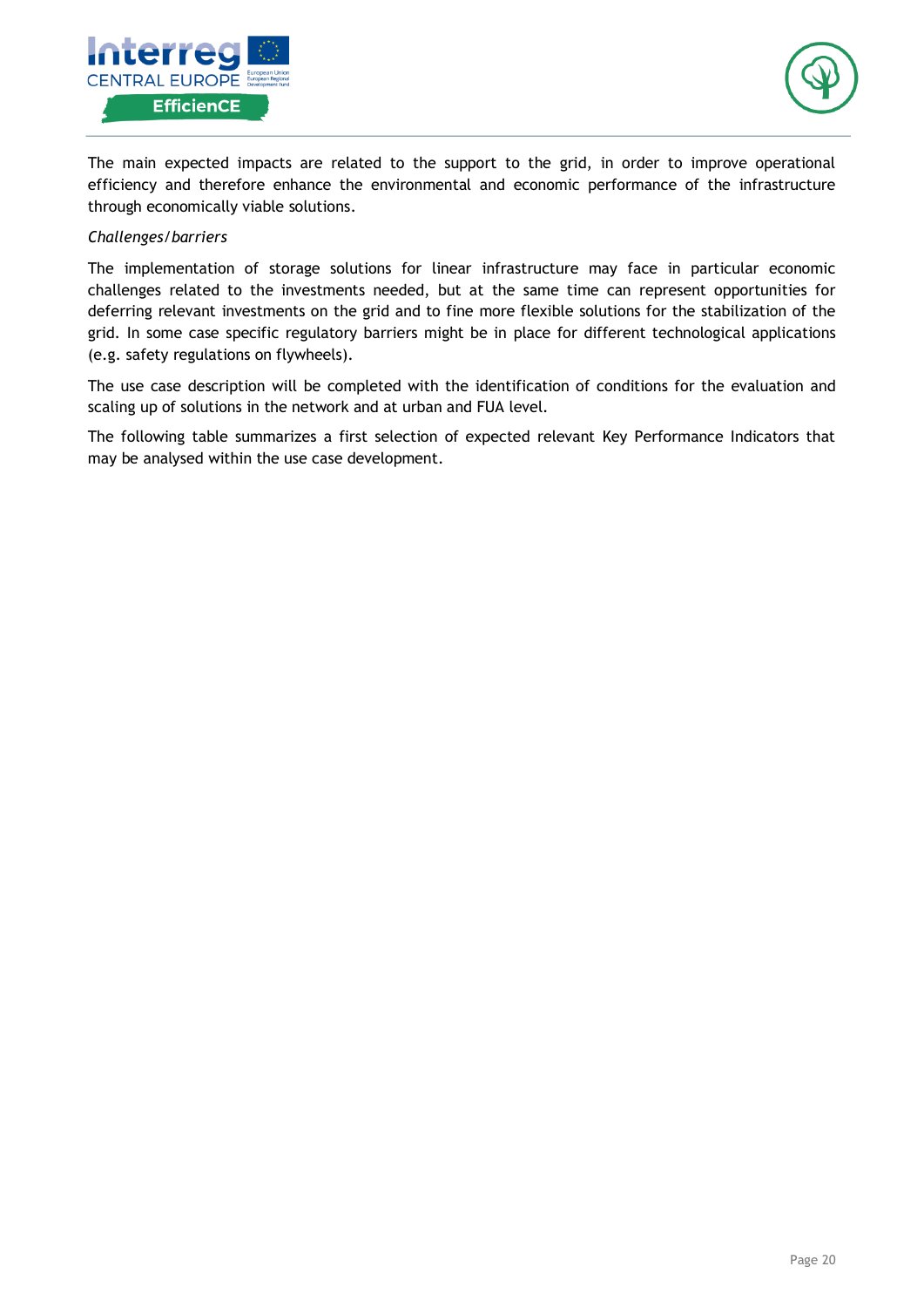



|                 | CENTRAL EUROPE<br>EfficienCE | D.T2.4.1 - Definition of evaluation framework                           |                                                                                                                                                                                                                                                                                            |                   |
|-----------------|------------------------------|-------------------------------------------------------------------------|--------------------------------------------------------------------------------------------------------------------------------------------------------------------------------------------------------------------------------------------------------------------------------------------|-------------------|
| CO <sub>L</sub> | DOMAIN <b>v</b>              | <b>KPI</b><br>$\mathbf{v}$                                              | <b>Description</b>                                                                                                                                                                                                                                                                         | Measurement Unit  |
| T1              | Technical                    | Degree of energetic self-<br>supply by RES                              | Ratio of locally produced energy from RES and the energy consumption<br>over a period of time (e.g. month, year); the quantity of locally produced<br>energy is interpreted as by renewable energy sources (RES) produced<br>energy                                                        | %                 |
| T <sub>2</sub>  | Technical                    | Reduced energy curtailment<br>of RES and DER                            | Reduction of energy curtailment due to technical and operational<br>problems; the integration of ICT will have an impact on producers, as the<br>time for curtailment will be reduced, and the operative range will be wider                                                               | %                 |
| T <sub>3</sub>  | <b>Technical</b>             | Average number of electrical<br>interruptions per customer<br>per year  | Average number of electrical interruptions per year                                                                                                                                                                                                                                        | $N*$ year         |
| <b>T4</b>       | Technical                    | Average length of electrical<br>interruptions (in hours)                | Sum of the duration of interruptions in hours (numerator) divided by the<br>total number of interruptions (denominator); the result shall be expressed<br>as the average length of electrical interruptions in hours                                                                       | <b>Hours</b>      |
| T6              | <b>Technical</b>             | <b>Energy savings</b>                                                   | Reduction of the energy consumption due to the implementation                                                                                                                                                                                                                              | kWh,%             |
| T7              | Technical                    | <b>Storage Capacity</b>                                                 | Energy storage technologies installed capacity                                                                                                                                                                                                                                             | kWh               |
| T <sub>8</sub>  | <b>Technical</b>             | <b>Battery Degradation Rate</b>                                         | Capacity losses of the batteries, through use (some cycles) and through<br>time (some years); the conclusions of this KPI concern the effectiveness of<br>this technology, the need for maintenance and thus, gives useful data<br>concerning the financial feasibility of its integration | kW,%              |
| T <sub>9</sub>  | Technical                    | <b>Storage Energy Losses</b>                                            | Losses generated by battery storage, including the added voltage<br>transformations                                                                                                                                                                                                        | kWh,%             |
| <b>T15</b>      | Technical                    | Efficient vehicles deployed                                             | Number of efficient vehicles (electric/hybrid buses/trolleybuses) deployed,<br>and percentage on total fleet                                                                                                                                                                               | N, %              |
| E1              |                              | Environmental   Increase in Local Renewable<br><b>Energy Generation</b> | Renewable Energy generataed by the project                                                                                                                                                                                                                                                 | kWh*year, %       |
| E <sub>2</sub>  | Environmental                | <b>Carbon dioxide Emission</b><br>Reduction                             | CO2 emissions reduction achieved by the project, and percentage on the<br>relevant context                                                                                                                                                                                                 | Tonnes*year, %    |
| E3              | Environmental                | Decreased emissions of<br>Particulate matter                            | PM10 and PM2,5 emissions reductions achieved by the project                                                                                                                                                                                                                                | Tonnes*year, %    |
| <b>E4</b>       | Environmental                | Decreased emission of<br>oxides (NOx)                                   | Percentage reduction in NOx emissions (NO and NO2) achieved by the<br>project                                                                                                                                                                                                              | Tonnes*year, %    |
| EC <sub>1</sub> | Economic                     | Reduction of energy<br>expenditure                                      | Economic benefits of the intervention in terms of reduced cost of the<br>consumed energy                                                                                                                                                                                                   | €*kWh, €*year     |
| EC <sub>2</sub> | Economic                     |                                                                         | Return on Investment (ROI) Ratio between the total incomes/net profit and the total investment of the<br>project                                                                                                                                                                           | %                 |
| EC <sub>3</sub> | Economic                     | Payback                                                                 | Time needed to cover investment costs. Payback period is usually<br>considered as an additional criterion to assess the investment, especially<br>to assess the risks                                                                                                                      | N of years        |
| EC4             | Economic                     | <b>Carbon dioxide Emission</b><br>Reduction cost efficiency             | External costs saved per year                                                                                                                                                                                                                                                              | €                 |
| EC <sub>5</sub> | Economic                     | Particulate matter reduction<br>cost efficiency                         | External costs saved per year                                                                                                                                                                                                                                                              | €                 |
| EC <sub>6</sub> | Economic                     | Oxides (NOx) reduction cost<br>efficiency                               | External costs saved per year                                                                                                                                                                                                                                                              | €                 |
| EC7             | Economic                     | <b>Total Investments</b>                                                | Value of asset or item that is purchased or implemented with the aim to<br>generate payments or savings over time                                                                                                                                                                          | €*m2 or €*kW      |
| EC <sub>8</sub> | Economic                     | <b>Total Annual costs</b>                                               | Sum of capital-related annual costs (e.g. interests and repairs caused by<br>the investment), requirement-related costs (e.g. power costs), operation<br>related costs (e.g. costs of using the installation) and other costs (e.g.<br>insurance)                                          | $\epsilon^*$ year |

#### **Figure 5: KPIs for the evaluation of impacts in use case linear infrastucture (EffcienCE, 2021)**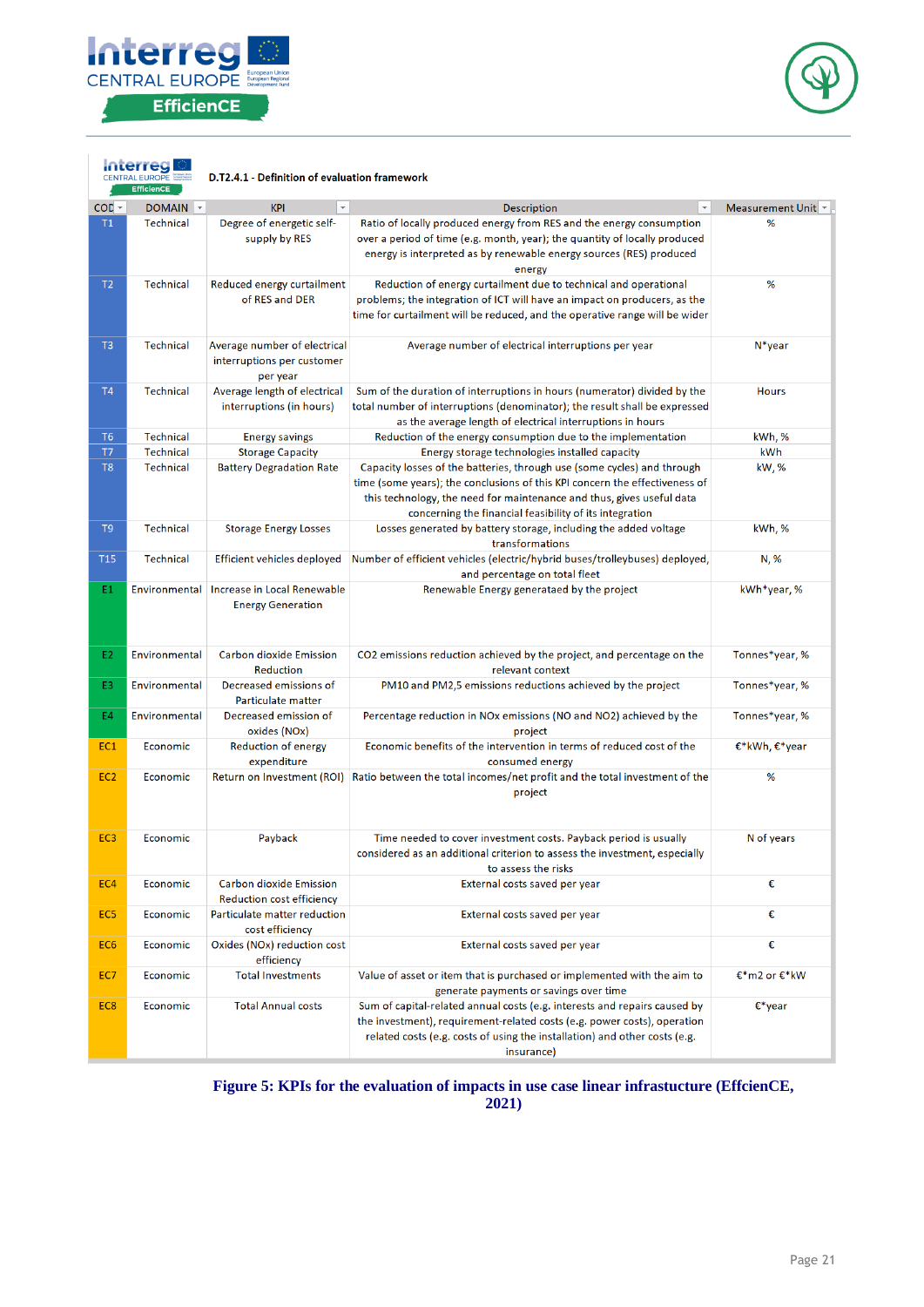



## <span id="page-21-0"></span>**5. Conclusions**

The classification of functionalities, the analysis of technologies and the review of relevant good practices and projects in the field of energy storage for public transport infrastructure lead to the identification of three relevant use cases covering the main exemplary applications enabling a higher energy efficiency, a higher integration of renewable sources and a more effective contribution to the grid by public transport infrastructure.

The combination of energy efficient depots, smart nodes and linear infrastructure for public transport highlights the potential of innovative solutions development in optimizing the relationship between mobility and the energy grid.

The outline of the use cases, main result of the present deliverable, will represent the central element of the structure for the Transnational handbook for energy-efficient PT infrastructure Technologies deployment dedicated to energy storage (D.T2.3.2), where the experience of analyses and pilot actions from the projects will be catalyzed into guidance for the implementation of storage based solutions in public transport.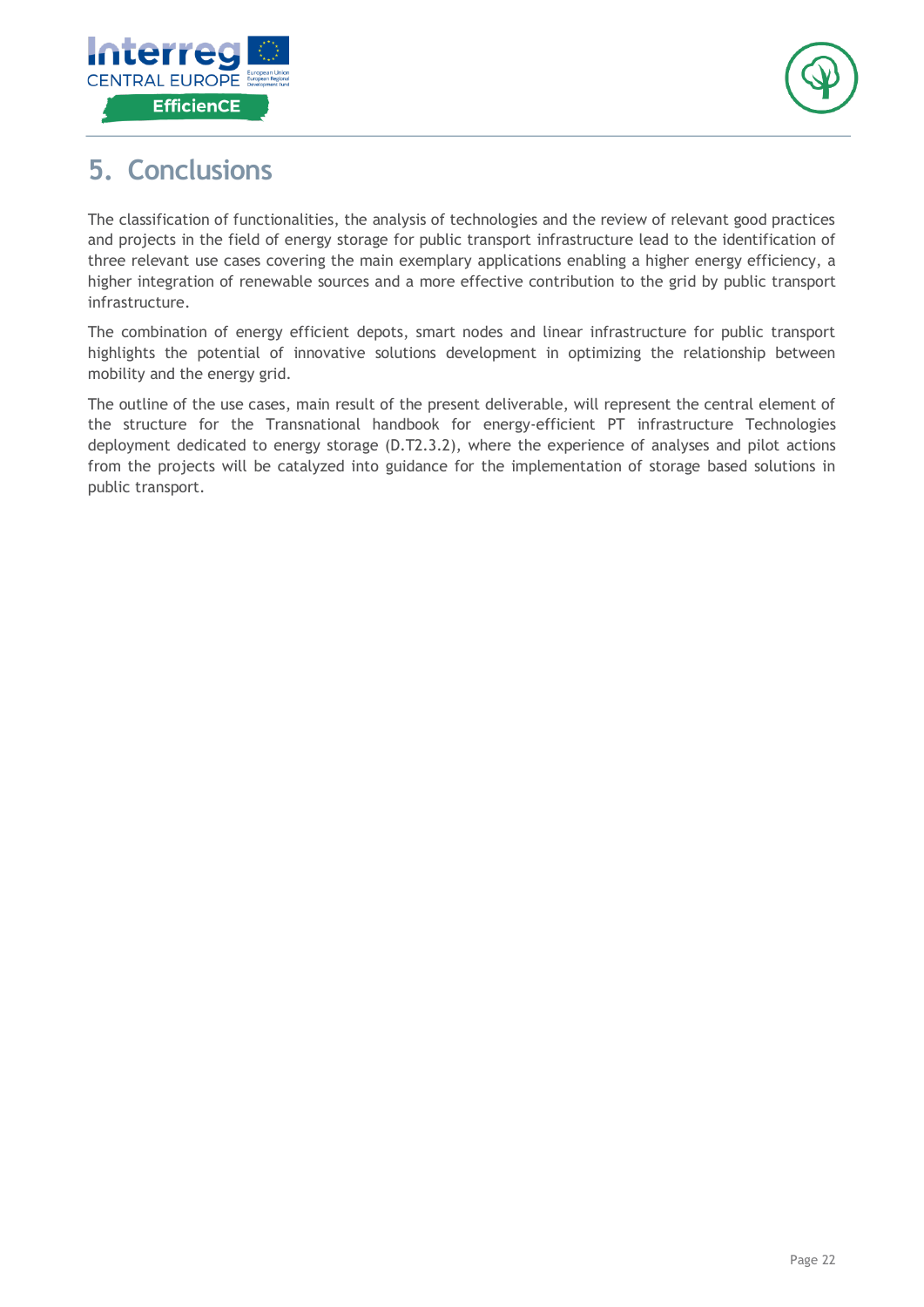



## <span id="page-22-0"></span>**6. References**

Ahmad Arabkoohsar, Meisam Sadi, 2021: Flywheel energy storage, in Mechanical Energy Storage Technologies, [\(https://www.sciencedirect.com/topics/engineering/gyrobus\)](https://www.sciencedirect.com/topics/engineering/gyrobus)

BloombergNEF, 2020: Battery Price Survey [https://about.bnef.com/blog/battery-pack-prices-cited-below-](https://about.bnef.com/blog/battery-pack-prices-cited-below-100-kwh-for-the-first-time-in-2020-while-market-average-sits-at-137-kwh/)[100-kwh-for-the-first-time-in-2020-while-market-average-sits-at-137-kwh/](https://about.bnef.com/blog/battery-pack-prices-cited-below-100-kwh-for-the-first-time-in-2020-while-market-average-sits-at-137-kwh/)

Jimena Castro-Gutiérrez, Alain Celzard and Vanessa Fierro, 2020: Energy Storage in Supercapacitors: Focus on Tannin-Derived Carbon Electrodes, Front. Mater., 22 July 2020 <https://doi.org/10.3389/fmats.2020.00217>

Circular Energy Storage, research and consulting, 2021: Prices for used batteries are higher than for new batteries – this is why [https://circularenergystorage.com/articles/2021/1/15/prices-for-used-batteries](https://circularenergystorage.com/articles/2021/1/15/prices-for-used-batteries-are-higher-than-for-new-batteries-this-is-why)[are-higher-than-for-new-batteries-this-is-why](https://circularenergystorage.com/articles/2021/1/15/prices-for-used-batteries-are-higher-than-for-new-batteries-this-is-why)

Circular Energy Storage, research and consulting, 2021: The lithium-ion battery life cycle report [https://static1.squarespace.com/static/587657ddbe659497fb46664c/t/5fdaa991dc2ddb6396c30fa6/16081](https://static1.squarespace.com/static/587657ddbe659497fb46664c/t/5fdaa991dc2ddb6396c30fa6/1608165783527/The+lithium-ion+battery+life+cycle+report+sample.pdf) [65783527/The+lithium-ion+battery+life+cycle+report+sample.pdf](https://static1.squarespace.com/static/587657ddbe659497fb46664c/t/5fdaa991dc2ddb6396c30fa6/1608165783527/The+lithium-ion+battery+life+cycle+report+sample.pdf)

EASE European Association for Storage of Energy, 2020: Energy Storage and Transport: What's the Connection? <https://ease-storage.eu/news/energy-storage-and-transport-whats-the-connection/>

Sarah George, 2021: 'UK's first' grid-scale battery storage system comes online in Oxford [https://www.euractiv.com/section/electricity/news/uks-first-grid-scale-battery-storage-system-comes](https://www.euractiv.com/section/electricity/news/uks-first-grid-scale-battery-storage-system-comes-online-in-oxford/)[online-in-oxford/](https://www.euractiv.com/section/electricity/news/uks-first-grid-scale-battery-storage-system-comes-online-in-oxford/)

Philipp Glücker, Klaus Kivekäs, Jari Vepsäläinen, Panagiotis Mouratidis, Maximilian Schneider, Stephan Rinderknecht, Kari Tammi: Prolongation of Battery Lifetime for Electric Buses through Flywheel Integration; Energies 2021, 14, 899.<http://doi.org/10.3390/en14040899>

M.A. Guerrero, E. Romero, F. Barrero, M. I. Milanés, E. González Supercapacitors: Alternative Energy Storage Systems <http://peandes.unex.es/archives%5CP126.pdf>

Peter Haidl, Armin Buchroithner, Bernhard Schweighofer, Michael Bader, Hannes Wegleiter, 2019: Lifetime Analysis of Energy Storage Systems for Sustainable Transportation, sustainability <file:///C:/Users/user/AppData/Local/Temp/sustainability-11-06731-v2.pdf>

IEA 2021: Prospects for electric vehicle deployment, Global EV Outlook 2021 <https://www.iea.org/reports/global-ev-outlook-2021/prospects-for-electric-vehicle-deployment>

Fabian Meishner, Dirk Uwe Sauer, 2019: Wayside energy recovery systems in DC urban railway grids. Elsevir, eTransportation 1 (2019)<https://d-nb.info/1226855962/34>

Craig Morris, 2015: how batteries can stabilize the grid; Energy Transition – The global Energiewende, <https://energytransition.org/2015/06/batteries-stabilize-the-grid/#menuopen>

Kaushik Patowary, 2019: Gyrobus: The Flywheel-Powered Public Transportation <https://www.amusingplanet.com/2019/02/gyrobus-flywheel-powered-public.html>

Abraham Alem Kebede, Thierry Coosemans, Maarten Messagie, Towfik Jemal, Henok Ayele Behabtu, Joeri Van Mierlo, Maitane Berecibar, 2021: Techno-economic analysis of lithium-ion and lead-acid batteries in stationary energy storage application, Journal of Energy Storage Volume 40, August 2021, [https://www.sciencedirect.com/science/article/pii/S2352152X21004783#!](https://www.sciencedirect.com/science/article/pii/S2352152X21004783)

Robert Rapier, 2020: Why Vanadium Flow Batteries may be the future of utility – scale energy storage, Forbes, [https://www.forbes.com/sites/rrapier/2020/10/24/why-vanadium-flow-batteries-may-be-the](https://www.forbes.com/sites/rrapier/2020/10/24/why-vanadium-flow-batteries-may-be-the-future-of-utility-scale-energy-storage/?sh=6faaca6f2305)[future-of-utility-scale-energy-storage/?sh=6faaca6f2305](https://www.forbes.com/sites/rrapier/2020/10/24/why-vanadium-flow-batteries-may-be-the-future-of-utility-scale-energy-storage/?sh=6faaca6f2305)